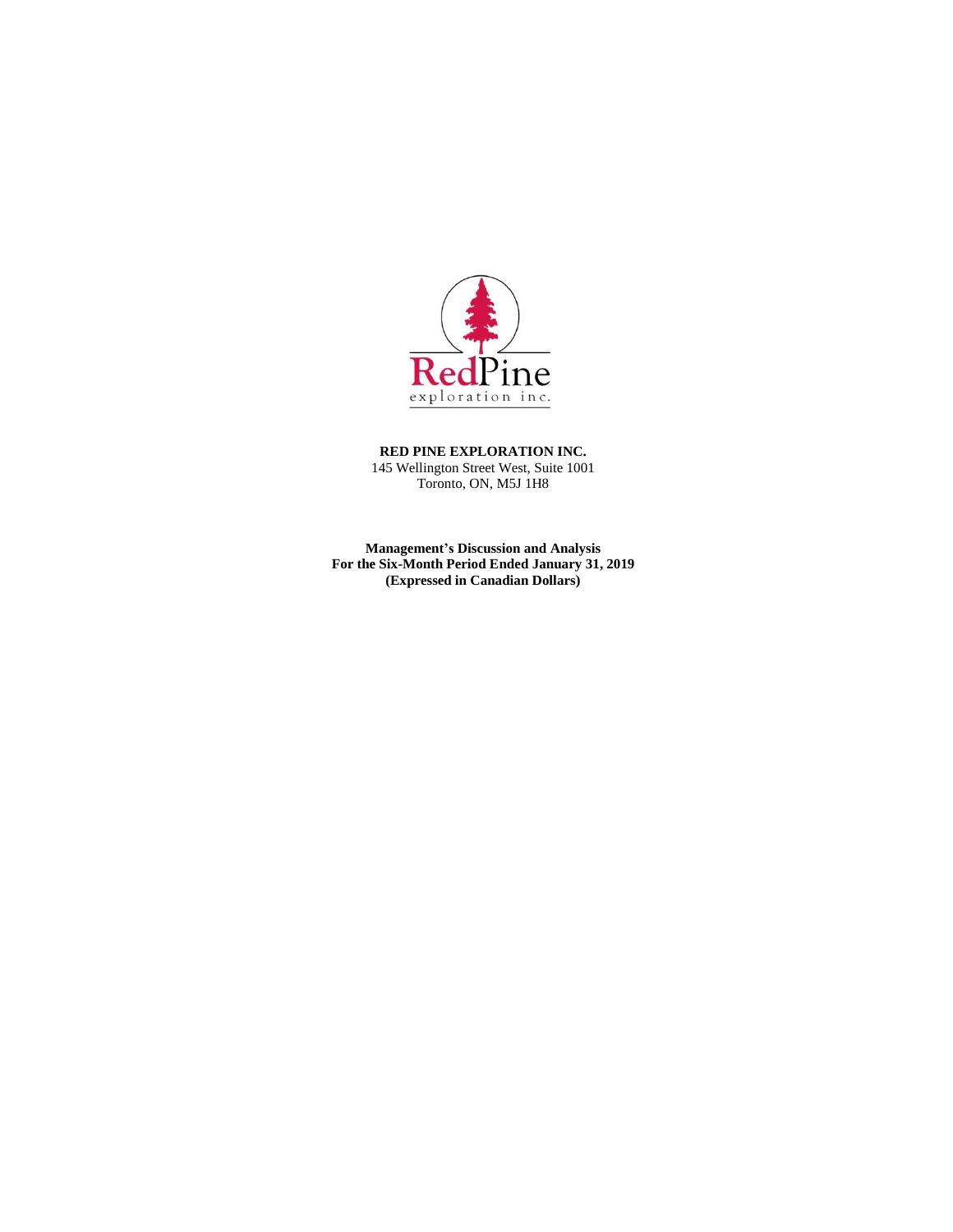### **INTRODUCTION**

This Management's Discussion and Analysis ("MD&A") of Red Pine Exploration Inc. (the "Company", "Red Pine", "we" or "our") is intended to enable readers to view the Company's performance, financial condition and future prospects through management's eyes and to provide material information to readers that may not be fully reflected in the financial statements.

This MD&A is intended to supplement and should be read in conjunction with the Audited Consolidated Financial Statements and the notes thereto for the year ended July 31, 2018. All financial information in this MD&A has been prepared in accordance with International Financial Reporting Standards ("**IFRS**"). All amounts presented in this MD&A are in Canadian dollars unless otherwise indicated.

Additional information relating to our company is available on SEDAR at www.sedar.com and on the company website at www.redpineexp.com.

This MD&A is dated, and the information contained herein is presented as at March 27, 2019.

### **CAUTIONARY STATEMENT ON FORWARD LOOKING STATEMENTS**

This MD&A contains forward-looking information and statements (collectively, "forward-looking statements") within the meaning of applicable Canadian securities legislation, concerning the business, operations and financial performance and condition of Red Pine Exploration Inc. Forward-looking statements include, but are not limited to, statements with respect to the estimation of commodity prices, mineral reserves and resources, the realization of mineral reserve estimates, capital and exploration expenditures, costs and timing of the exploration and development of mineral deposits, the success of exploration activities, permitting time lines, currency exchange rate fluctuations, requirements for additional capital, government regulation of mining activities, environmental risks, unanticipated reclamation expenses, title disputes or claims and limitations on insurance coverage. Generally, these forwardlooking statements can be identified by the use of forward-looking terminology such as "plans", "expects" or "does not expect", "is expected", "budget", "scheduled", "estimates", "forecasts", "intends", "anticipates" or "does not anticipate", or "believes", or variations of such words and phrases or state that certain actions, events or results "may", "could", "would", "might" or "will be taken", "occur" or "be achieved" or the negative connotations thereof. All such forward-looking statements are based on the opinions and estimates of the relevant management as of the date such statements are made and are subject to important risk factors and uncertainties, many of which are beyond the Company's ability to control or predict.

Forward-looking statements are necessarily based on estimates and assumptions that are inherently subject to known and unknown risks, uncertainties and other factors that may cause the actual results, level of activity, performance or achievements of the Company to be materially different from those expressed or implied by such forward-looking statements, including but not limited to: risks and uncertainties relating to, among other things, changes in commodity prices, currency fluctuation, financing, unanticipated reserve and resource grades, infrastructure, results of exploration activities, cost overruns, availability of materials and equipment, timeliness of government approvals, taxation, political risk and related economic risk and unanticipated environmental impact on operations as well as other risks and uncertainties described under *Risks and Uncertainties* section of this MD&A for additional disclosures.

Although the Company has attempted to identify important factors that would cause actual results to differ materially from those contained in forward-looking statements, there may be other factors that cause results not to be as anticipated, estimated, or intended. There can be no assurance that such statements will prove to be accurate, as actual results and future events could differ materially from those anticipated in such statements. All of the forward-looking statements contained on this MD&A are qualified by these cautionary statements. Readers should not place undue reliance on forward-looking statements. Forward-looking statements are provided for the purpose of providing information about management's current expectations and plans and allowing investors and other to get a better understanding of the Company's operating environment. The Company expressly disclaims any intention or obligation to update or revise any forward-looking statements whether as a result of new information, events or otherwise, except in accordance with applicable securities laws.

#### **QUALIFIED PERSON**

Quentin Yarie, P.Geo, the Company's President and Chief Executive Officer is the Qualified Person, as defined by NI 43-101, who has reviewed and approved the technical information disclosed in this MD&A.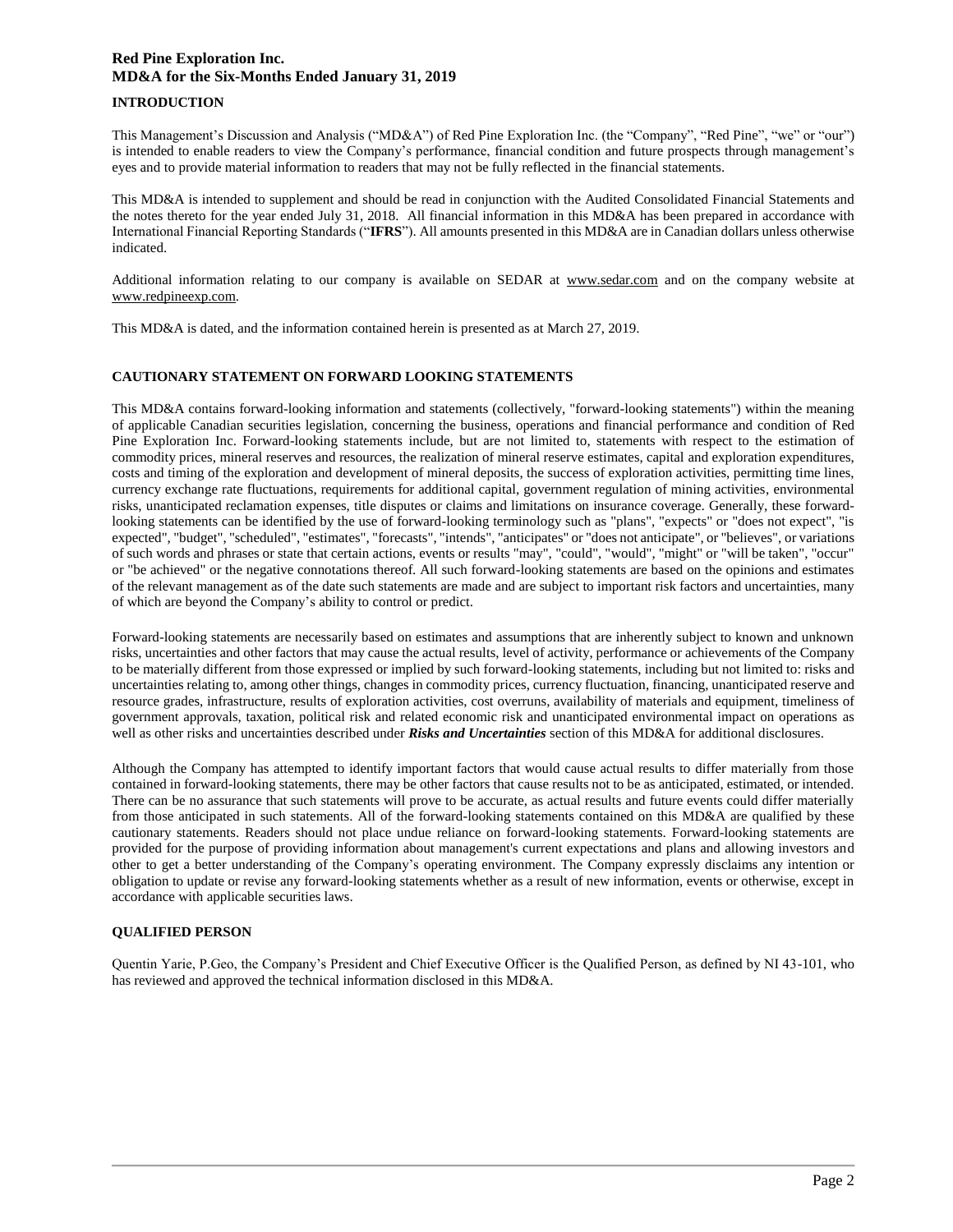### **CORE BUSINESS AND OBJECTIVES**

Red Pine is a publicly-listed corporation (TSXV: RPX) incorporated under the laws of Ontario and has a fiscal year-end of July 31. Our principal business is the acquisition, exploration and development of mineral properties with a particular focus on gold exploration projects located in northern Ontario.

The long-term business objectives of the Company are to:

- 1. acquire mineral properties it considers prospective to strengthen its portfolio of properties,
- 2. advance the geological knowledge of its mineral properties through successive exploration programs, and
- 3. if deemed advantageous, dispose of its mineral properties

Our principal project consists of a 60% interest in the Wawa Gold Project, which is situated in northern Ontario next to the municipality of Wawa and consists of over 5,500 hectares and hosts several former mines with historic production. Citabar LLP owns the remaining 40% interest in the project and is funding their portion of exploration activities. Red Pine is the operator of the joint venture.

We have additional mineral properties situated in northern Ontario.

Our mineral properties are currently in the exploration stage and we do not operate any mines. We have not generated operating revenues or paid dividends since inception and are unlikely to do so in the immediate future. Our continued operations are dependent upon the ability of the Company to obtain financing through the proceeds of securities subscriptions for the continued exploration of its mineral properties. We have not yet determined through a feasibility study whether any of our mineral properties contain mineralization that is economically recoverable.

The value of an exploration property is highly dependent upon the discovery of economically recoverable mineralization, the longterm preservation of the Company's ownership interest in the underlying mineral property, the ability of the Company to obtain the necessary funding to complete sufficient exploration activities on the property, and the prospects of any future profitable production therefrom, or alternatively upon the Company's ability to dispose of its property interests on an advantageous basis.

Risk factors that must be considered in achieving the Company's business objectives include the risk that exploration activities may not result in the discovery of minerals or definition of any mineral resources or reserves, that significant expenses could be required to define mineral reserves, that environmental, land title and competitive issues may prevent the development of any mineral reserves, and that the Company may fail to generate adequate funding to development mineral reserves.

The Company accepts the risks which are inherent to mineral exploration programs and the exposure to the cyclical nature of mineral prices. The Company relies on the geological and industry expertise of its Toronto-based management team and engages subcontractors to complete certain aspects of its exploration programs.

Our executive offices are situated at 1001-145 Wellington Street West, Toronto, Ontario, M5J 1H8 and our website is [www.redpineexp.com](http://www.redpineexp.com/) (which is expressly not incorporated by reference into this filing).

As of January 31, 2019, we had 16 employees in addition to the President & Chief Executive Officer and the Chief Financial Officer. Certain professional, administrative and geological services are provided to the Company by independent contractors, including corporations and/or individuals who may be officers or directors of Red Pine. No assurance can be given that qualified employees can be retained by Red Pine when necessary.

See the *Risks and Uncertainties* section of this MD&A for additional risk disclosures.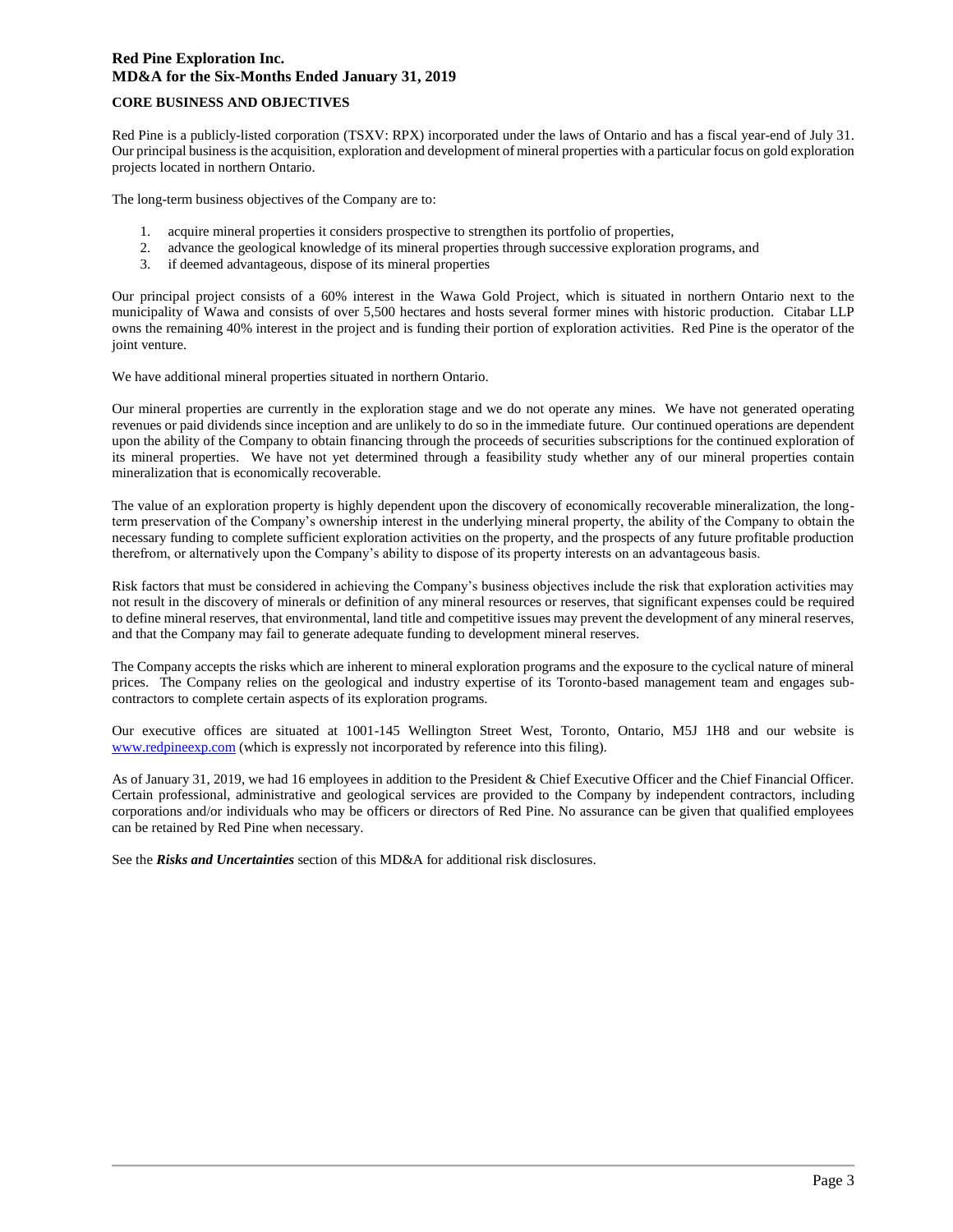# **CORPORATE HIGHLIGHTS**

- On November 15, 2018 the company announced its first mineral resource estimate for the Minto Mine South Project located near Wawa, Ontario. The Company has completed the estimate to assess the viability of a bulk sample and/or early mining scenario. The mineral resource estimate was prepared by Golder Associates Ltd. (Golder).
- Highlights include:
	- o 105,000 tonnes @ 7.5 g/t gold in the Indicated category for 25,000 ounces of gold;
	- o 354,000 tonnes @ 6.6 g/t gold in the Inferred category for 75,000 ounces of gold;
	- o Resource remains open in all directions;
	- o 100% of the Indicated resource located at less than 180m vertical depth
	- o 92% of the Inferred resource located at less than 235m vertical depth;
- Exploration Target were revised to include an additional 250,000-750,000 ounces of gold within 1,500,000 to 2,400,000 tonnes grading between 5-10 g/t gold in the Minto Mine South Project in addition to the mineral resource estimate. The Reader is cautioned that the potential tonnages and grades of the Exploration Target are conceptual in nature, that there has been insufficient exploration to define a mineral resource and that it is uncertain if further exploration will result in the Exploration Target being delineated as a mineral resource.

### **SUBSEQUENT EVENTS**

• During February 2019, the Company completed a private placement financing for gross proceeds of \$50,000. The Company issued 1,000,000 non-flow-through units ("Units") of the Company, each priced at \$0.05. Each Unit consists of one common share of the Company and one-half of one common share purchase warrant of the Company, which is exercisable to acquire on additional common share for a period of 24 months from the issuance thereof at a price of \$0.075 per share. A total of 500,000 common share purchase warrant were issued with an estimated fair value of \$13,558 using the Black-Scholes model for pricing options under the following assumptions: risk free interest rate 2.21% %, dividend yield 0%, expected stock volatility of 103%, and an expected life of 2 years.

### **FUTURE OUTLOOK AND PLAN**

The Wawa Gold Project delineation program is designed to both expand and increase confidence in the existing inferred gold resources. The drilling, trenching and mapping programs are expected to continue throughout 2019 to yield significant advancements in the status of the identified resources. The Company is focused on efficient, rapid exploitation and plans to move to a PEA in the near future. Results and plans for the Wawa Gold Project are discussed in further detail in the section titled Exploration and Evaluation Activities.

For the six-month period ended January 31, 2019, the Company has spent approximately \$2,916,085on exploration expenditures prior to any recovery from the joint-venture partner, which is estimated at approximately \$1,010,898.

As of January 31, 2019, the Company had a working capital surplus of \$3,256,206 (July 31, 2018: 2,237,077) and management believes the company is well funded to maintain the existing exploration and evaluation expenditures while supporting professional fees and general and administrative expenses until the end of the current fiscal year. The Company believes that any shortfall in funding can be covered through the monetization of non-core exploration assets, which are described in the section titled Exploration and Evaluation Activities.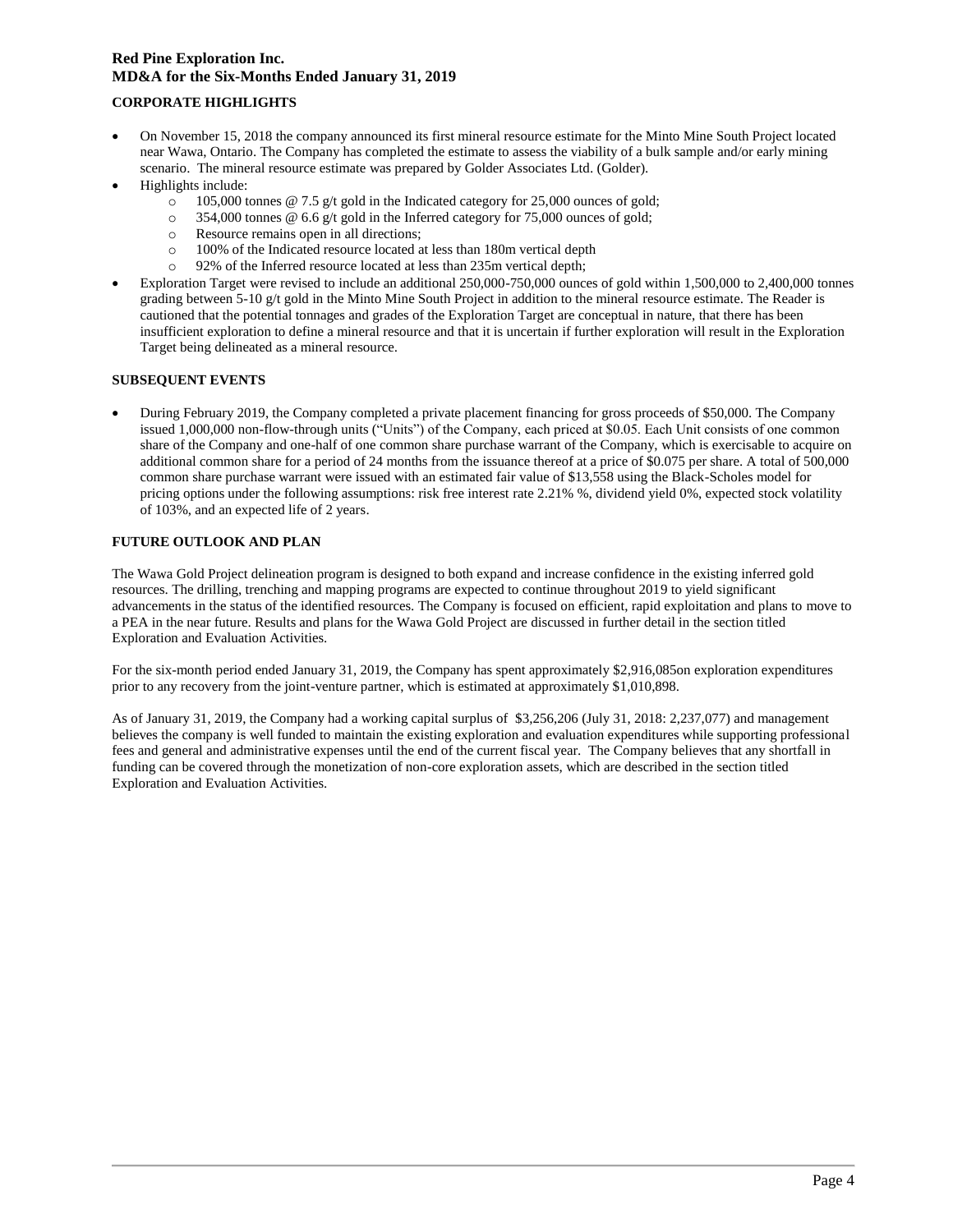## **EXPLORATION AND EVALUATION ACTIVITIES**

During the six-months ended January 31, 2019, the Company's exploration activities have focused on the Wawa Gold Project.

Red Pine holds a 60% interest in the Wawa Gold Project and is the Manager and Operator of the project. The exploration strategy is to increase and quantify the gold resource on the property. This is being done through continued exploration and delineation intended to increase the Company's understanding of the gold bearing mineralization. Over the past six months, Red Pine drilled 10,410 meters for a total of 64,249 meters of drilling being completed on the project as of January 31, 2019 and finalized the sampling of 42,000 metres of historic core that was never sampled by previous operators of the project (initiated in February 2016) and. The drill program will continue throughout 2019 to delineate mineralization in the Surluga resource as per the exploration strategy of increasing the high-grade zone of the Surluga deposit and generate a PEA.

Concurrent to the drilling program, Golder Associates continues to update the current resource model for the Surluga deposit. In addition to the drilling program, Red Pine continued the compilation of a significant amount of data gathered from the most recent exploration work and earlier drilling programs. Geological models are continually updated to increase the knowledge of the geological and structural control of the targets.

The Wawa Gold property consists of 34 unpatented and mining claims and 163 patented and leased mining claims totaling 5,582 contiguous hectares and hosts several past producing mines with a combined historic production of 120,000 oz. Au at an average grade of 9.04 g/t. To date, the largest gold deposit on the property is the Surluga deposit 1,2, which hosts a NI 43-101 Inferred Resource of 1,088,000 oz. Au at an average grade of 1.71 g/t using a 0.5 g/t cut-off contained within 19.82 million tonnes (Mineral Resource Statement, Surluga-Jubilee Gold Deposit, Wawa Gold Project, Ontario, Ronacher Mckenzie Geoscience and SRK Consulting (Canada) Inc., May 26, 2015). The project area is located approximately 2 kilometres east of the Town of Wawa in northern Ontario.

On April 10, 2018, all unpatented claims in Northern Ontario were converted from their position on the ground to claim cells on a virtual provincial grid in the government's new online Mining Lands Administration System (MLAS). As a result, unpatented claim boundaries and claim counts have changed. Leases and patents were not affected.

#### Net Smelter Royalties

The Company retains a 1.5% NSR on approximately 75 square kilometers of claims 20 km east of Goldcorp's Borden Gold project near Chapleau, Ontario. The underlying property package was sold to Probe Mines Ltd. in November 2012. Other Properties

As of January 31, 2019 the company retains the Cayenne, Algoma-Talisman, Mortimer, Mount Logano and Moffatt Properties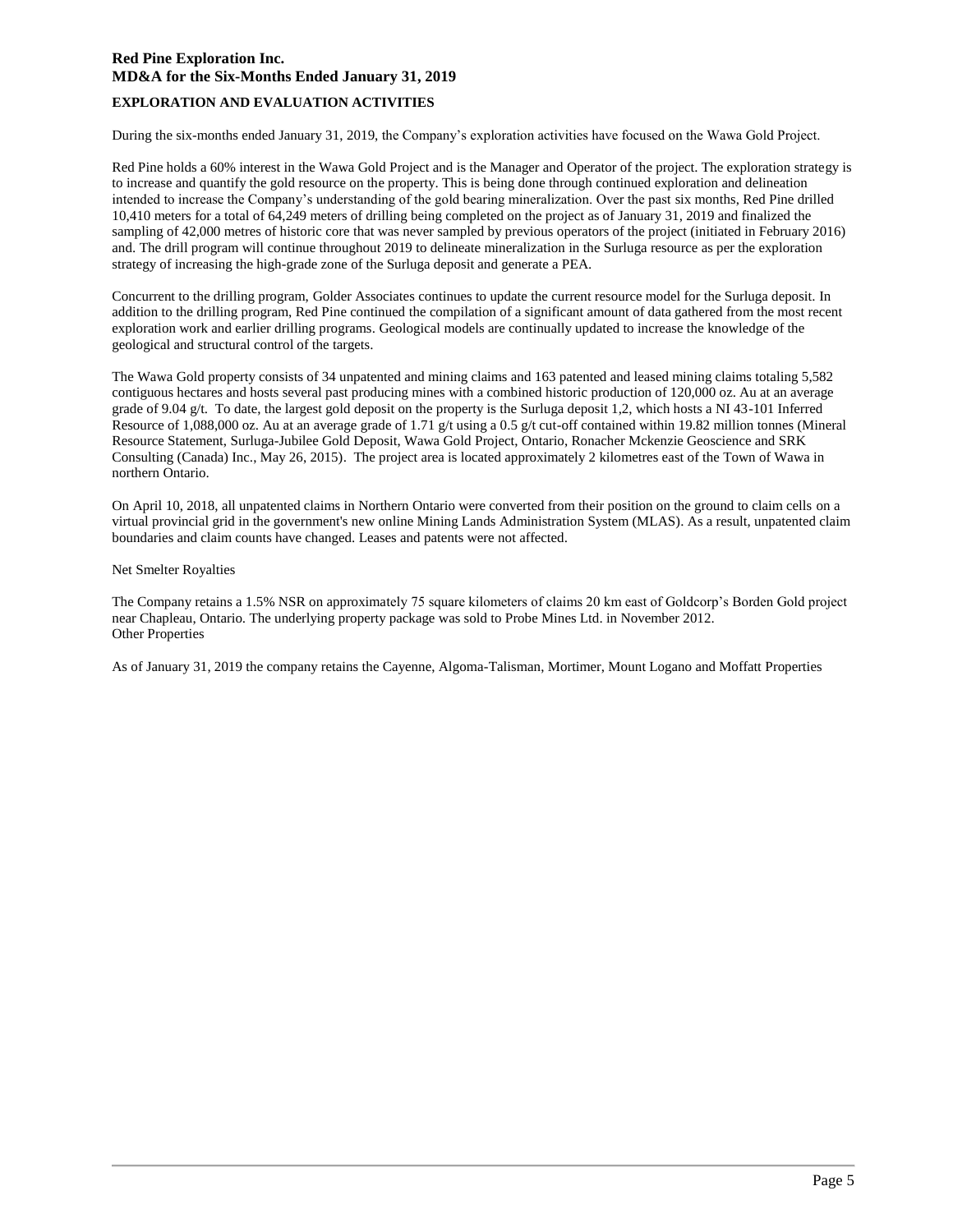#### **EXPLORATION AND EVALUATION ACTIVITIES (CONTINUED)**

### **RESULTS OF OPERATIONS**

The following are explanations of the material changes for the six-month period ended January 31, 2019 compared to the six-month period ended January 31, 2018:

|                                                   | Three-month period ended |                     |                     | Six-month period ended |
|---------------------------------------------------|--------------------------|---------------------|---------------------|------------------------|
|                                                   | January 31,<br>2019      | January 31,<br>2019 | January 31,<br>2019 | January 31,<br>2018    |
|                                                   |                          |                     |                     |                        |
| <b>Expenses</b>                                   |                          |                     |                     |                        |
| <b>Exploration Expenditures</b>                   | \$1,433,673              | \$1,611,532         | \$2,916,085         | \$3,265,884            |
| General and Administrative                        | 213,761                  | 173,658             | 335,081             | 273,015                |
| Payroll & Professional Fees                       | 162,000                  | 110,731             | 288,888             | 208,585                |
| Depreciation and Amortization                     | 27,950                   | 27,692              | 55,899              | 52,470                 |
| Share based compensation                          |                          |                     | 156,306             |                        |
| Deferred Premium                                  | (133, 421)               | (17,596)            | (225, 344)          | (68,062)               |
| Recovery of Exploration Expenditures              | (341, 172)               | (895, 154)          | (1,010,898)         | (1,443,303)            |
| Foreign Exchange Loss (Gain)                      | (240)                    | 579                 | (240)               | 670                    |
| Interest Income                                   | (581)                    |                     | (983)               |                        |
| <b>Total Expenses</b>                             | 1,361,970                | 1,011,442           | 2,514,794           | 2,289,259              |
| <b>Loss and Comprehensive Loss for the Period</b> | (1,361,970)              | (1,011,442)         | \$(2,514,794)       | \$(2,289,259)          |
|                                                   |                          |                     |                     |                        |
| Loss per share $-$ basic and diluted              | \$ (0.0)                 | \$ (0.00)           | \$ (0.01)           | \$ (0.01)              |
| Weighted average shares outstanding               | 328,380,655              | 271,820,007         | 311,332,955         | 268,072,245            |

#### **RESULTS OF OPERATIONS**

*Results for the three-months ended January 31, 2019*

- Exploration expenditures decreased to \$1,433,673 (2018: \$1,611,532) as the company reduced drilling efforts.
- Recovery of exploration expenditures decreased to \$341,172 (2018: \$895,154) with the true up the cost owed by Citabar.
- Payroll and professional fees increase to \$162,000 (2018: \$110,731) due to higher management consulting services and other costs
- General and administrative increased to \$213,761 (2018: \$173,658) as a higher investor relation costs compared to the prior year.
- Loss and Comprehensive Loss increased to \$1,361,970 (2018: 1,011,442)

*Results for the six-months ended January 31, 2019*

- Exploration expenditures decreased to \$2,916,085 (2018: \$3,265,884) as the company reduced drilling efforts.
- Recovery of exploration expenditures decreased to \$1,010,898 (2018: \$1,443,303) as Citabar funded its proportional share of exploration on the Wawa Gold Project.
- Payroll and professional fees increase to \$288,888 (2018: \$208,585) due to higher management consulting services and other costs
- General and administrative increased to \$335,081 (2018: \$273,015) as a result of a government grant received in 2018 applied against prior *year costs.*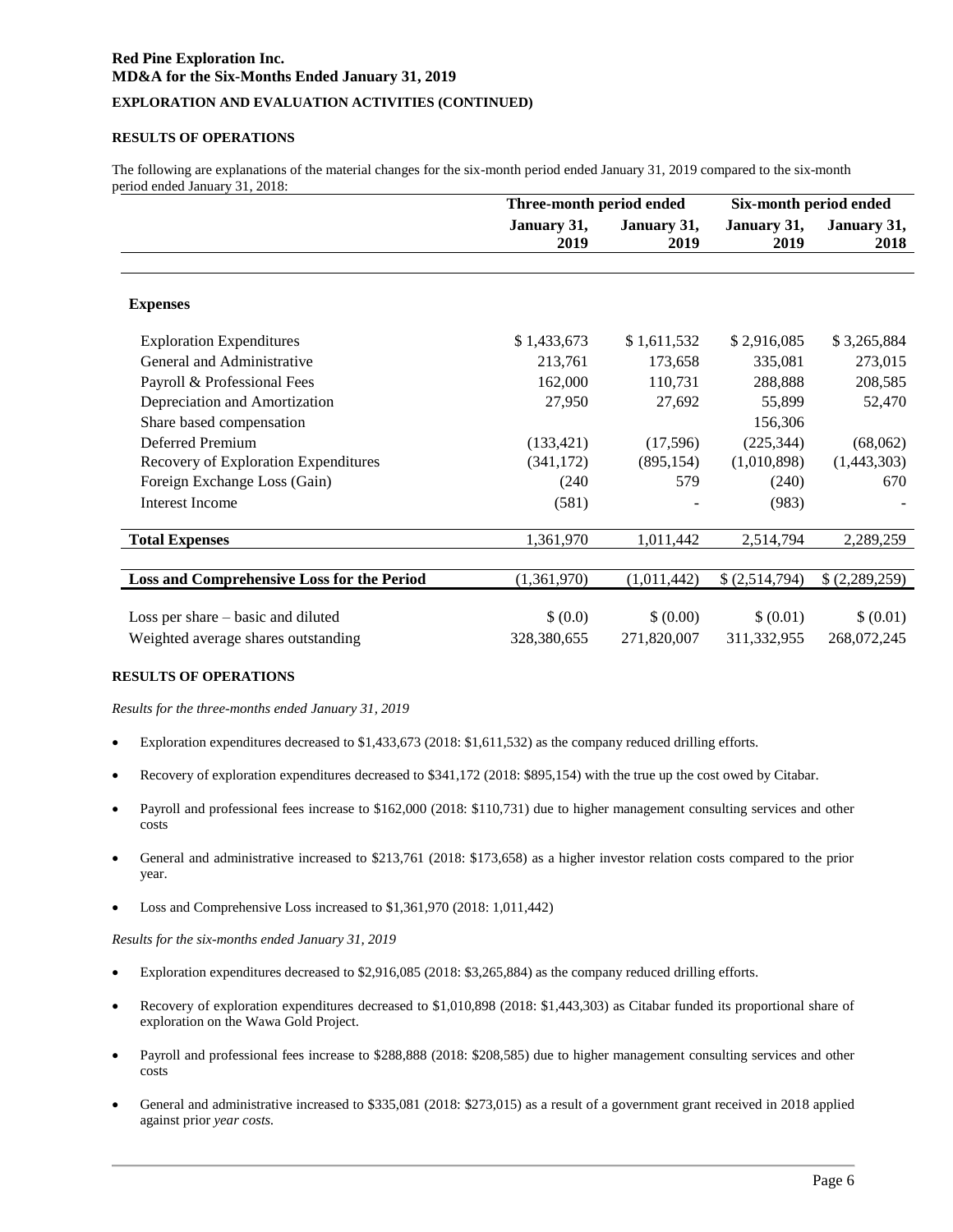- Loss and Comprehensive Loss increased to \$2,514,794 (2018: 2,289,259)
- •

## **QUARTERLY RESULTS OF OPERATIONS**

The following is selected quarterly information for the eight most recently completed quarters:

|                                             | <b>Ouarter Ended</b>                  |             |                 |                  |
|---------------------------------------------|---------------------------------------|-------------|-----------------|------------------|
|                                             | January 31, 2019\$ October 31, 2018\$ |             | July 31, 2018\$ | April 30, 2018\$ |
| <b>Total Revenues</b>                       | $\overline{\phantom{0}}$              |             | 300,000         |                  |
| Exploration expenditures net of recoveries  | 1,092,501                             | 812.686     | 443.320         | 833,352          |
| Loss and Comprehensive loss for the quarter | (2,514,794)                           | (1,152,824) | (413, 255)      | (1, 131, 775)    |
| Basic and diluted loss per share            | (0.00)                                | (0.00)      | (0.00)          | (0.00)           |
| Working Capital Surplus (Deficit)           | 3,256,206                             | 1,274,734   | 2,237,077       | 2,624,339        |

|                                             | <b>Ouarter Ended</b> |                                       |                          |                       |
|---------------------------------------------|----------------------|---------------------------------------|--------------------------|-----------------------|
|                                             |                      | January 31, 2018\$ October 31, 2017\$ | July 31, 2017\$          | <b>April 30, 2017</b> |
| <b>Total Revenues</b>                       | ٠                    | $\overline{\phantom{0}}$              | $\overline{\phantom{0}}$ |                       |
| Exploration expenditures net of recoveries  | 716.378              | 1,106,203                             | 1,167,893                | 22,412,601            |
| Loss and Comprehensive loss for the quarter | (1,011,442)          | (1,277,817)                           | (1,175,715)              | (23,333,534)          |
| Basic and diluted loss per share            | (0.01)               | (0.00)                                | (0.00)                   | (0.01)                |
| Working Capital Surplus (Deficit)           | 1,011,442            | 2,089,422                             | 3,298,930                | 3,824,600             |

#### **OFF BALANCE SHEET TRANSACTIONS**

The Company does not have off-balance sheet arrangements including any arrangements that would affect the liquidity, capital resources, market risk support and credit risk support or other benefits.

#### **DIVIDENDS**

The Company has neither declared nor paid any dividends on its Common Shares. The Company intends to retain its earnings, if any, to finance growth and expand its operations and does not anticipate paying any dividends on its common shares in the foreseeable future.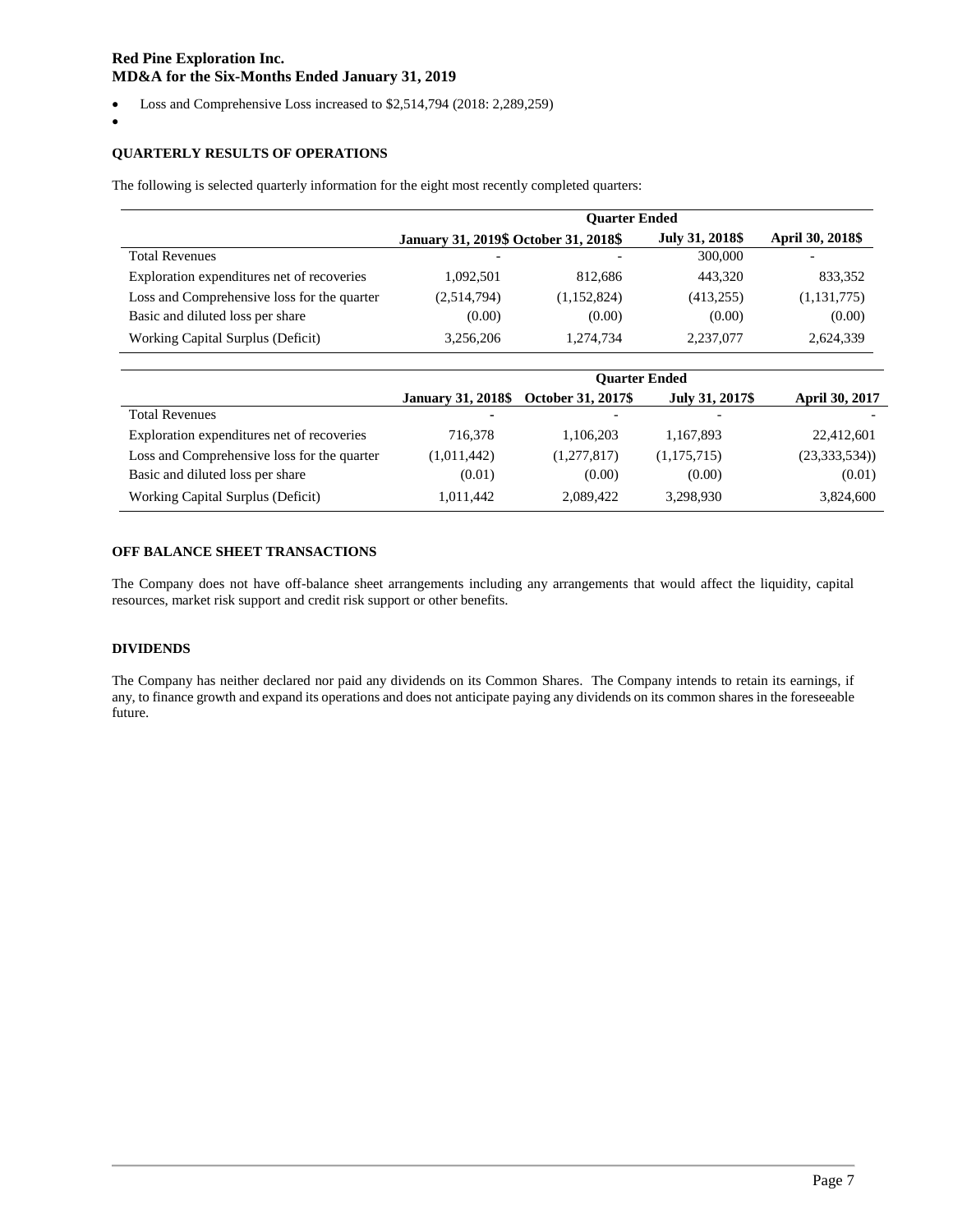## **EXPLORATION AND EVALUATION EXPENDITURES**

The following table summarizes the cumulative exploration and evaluation expenditures the Company has incurred on its mineral properties. The Wawa Gold property expenditures includes all amounts incurred by the joint-venture prior to any prorated recovery from the joint-venture partners.

|                                   | Wawa Gold  | Cayenne         | <b>Other</b>      | <b>Total</b>      |
|-----------------------------------|------------|-----------------|-------------------|-------------------|
|                                   | Project    | <b>Property</b> | <b>Properties</b> | <b>Properties</b> |
|                                   | \$         | \$              | \$                | \$                |
| <b>Balance - July 31, 2017</b>    | 29,526,490 | 6,137,686       | 8,436,096         | 44,100,272        |
| <b>Property Acquisition Costs</b> | 372,920    |                 | 6,000             | 378,920           |
| <b>Exploration Expenditures</b>   | 2,886,964  |                 |                   | 2,886,964         |
| <b>Balance - January 31, 2018</b> | 32,786,374 | 6,137,686       | 8,442,096         | 47,366,156        |
| <b>Property Acquisition Costs</b> | 264,989    |                 |                   | 264,989           |
| <b>Exploration Expenditures</b>   | 2,507,070  |                 | 40,078            | 2,547,148         |
| <b>Balance – July 31, 2018</b>    | 35,558,433 | 6,137,686       | 8,482,174         | 50,178,293        |
| <b>Property Acquisition Costs</b> |            |                 |                   |                   |
| <b>Exploration Expenditures</b>   | 2,916,085  |                 |                   | 2,916,085         |
| Balance - January 31, 2019        | 38,474,518 | 6,137,686       | 8,482,174         | 53,094,378        |

During the six-month period ended January 31, 2019:

- a) The Company incurred total acquisition, exploration and evaluation expenditures of \$2,916,085 on the Wawa Gold property (2018: \$2,507,070).
- b) The following table represent the amounts invoiced to the Wawa Gold joint-venture partners for their prorated share of the exploration program costs incurred during the six-month period ended January 31, 2019, which includes exploration and evaluation expenditures, joint expenditures and any project management fees. The amounts for Augustine are those that were invoiced and recovered prior to the acquisition of Augustine, which was completed on February 3, 2017.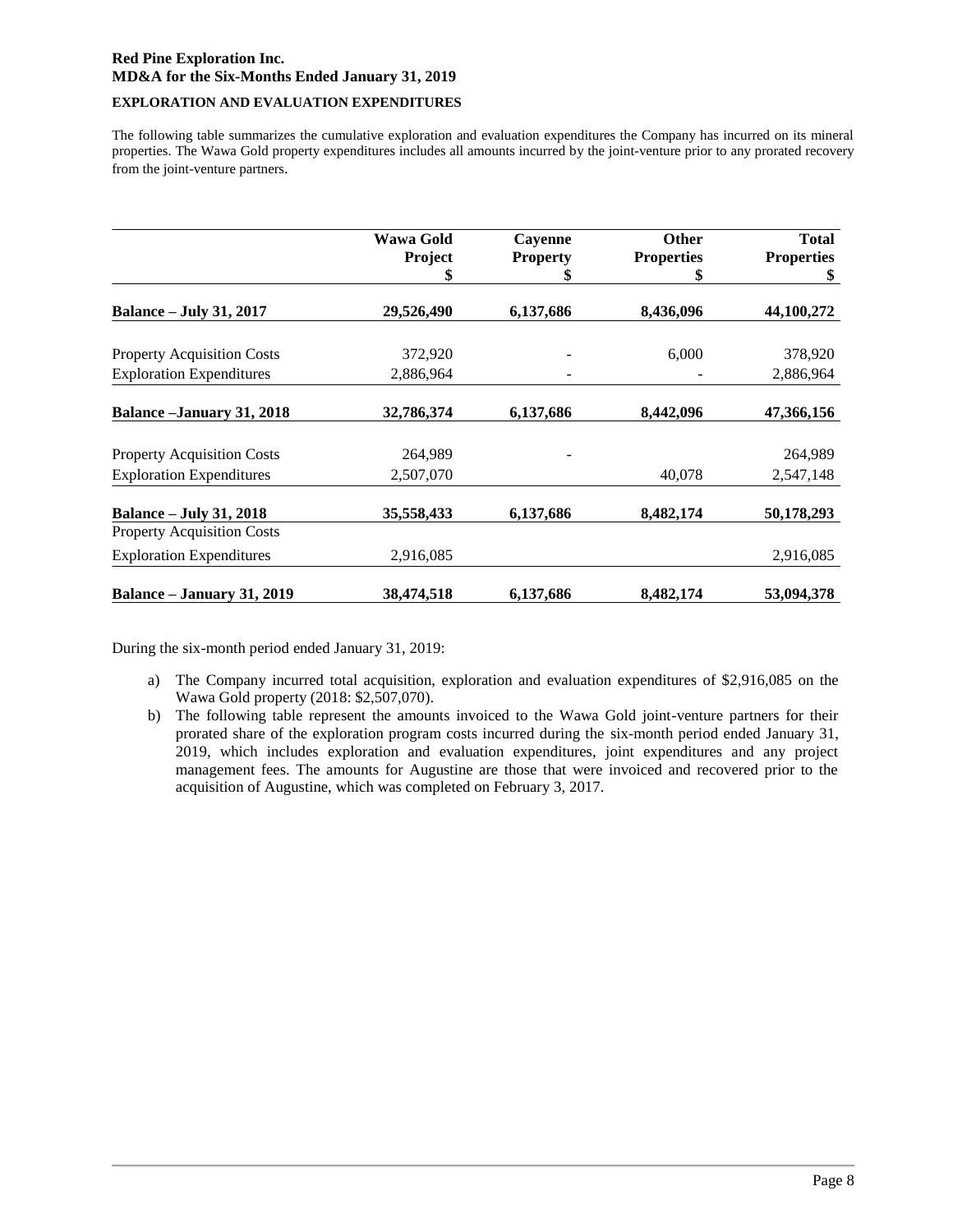# **EXPLORATION AND EVALUATION EXPENDITURES (CONTINUED)**

# **Mineral Properties (Continued)**

|                                   | <b>Citabar</b><br>\$ | <b>Augustine</b><br>\$ | <b>All JV Partners</b><br>\$ |
|-----------------------------------|----------------------|------------------------|------------------------------|
|                                   |                      |                        |                              |
| <b>Balance – July 31, 2017</b>    | 2,629,978            | 715,613                | 3,345,591                    |
| Recovery of JV Expenditures       | 1,443,303            |                        | 1,443,303                    |
| <b>Balance – January 31, 2018</b> | 4,073,281            | 715,613                | 4,788,894                    |
| Recovery of JV Expenditures       | 1.535.465            |                        | 1,535,465                    |
| <b>Balance – July 31, 2018</b>    | 5,608,746            | \$715,613              | 6,324,359                    |
| Recovery of JV Expenditures       | 1,010,898            |                        | 1,010,898                    |
| Balance – January 31, 2019        | 6.619.644            | \$715,613              | 7,335,257                    |

As at January 31, 2019, a total of \$ 466,303 (July 31, 2018 - \$ 563,791) was due from the joint-venture partners.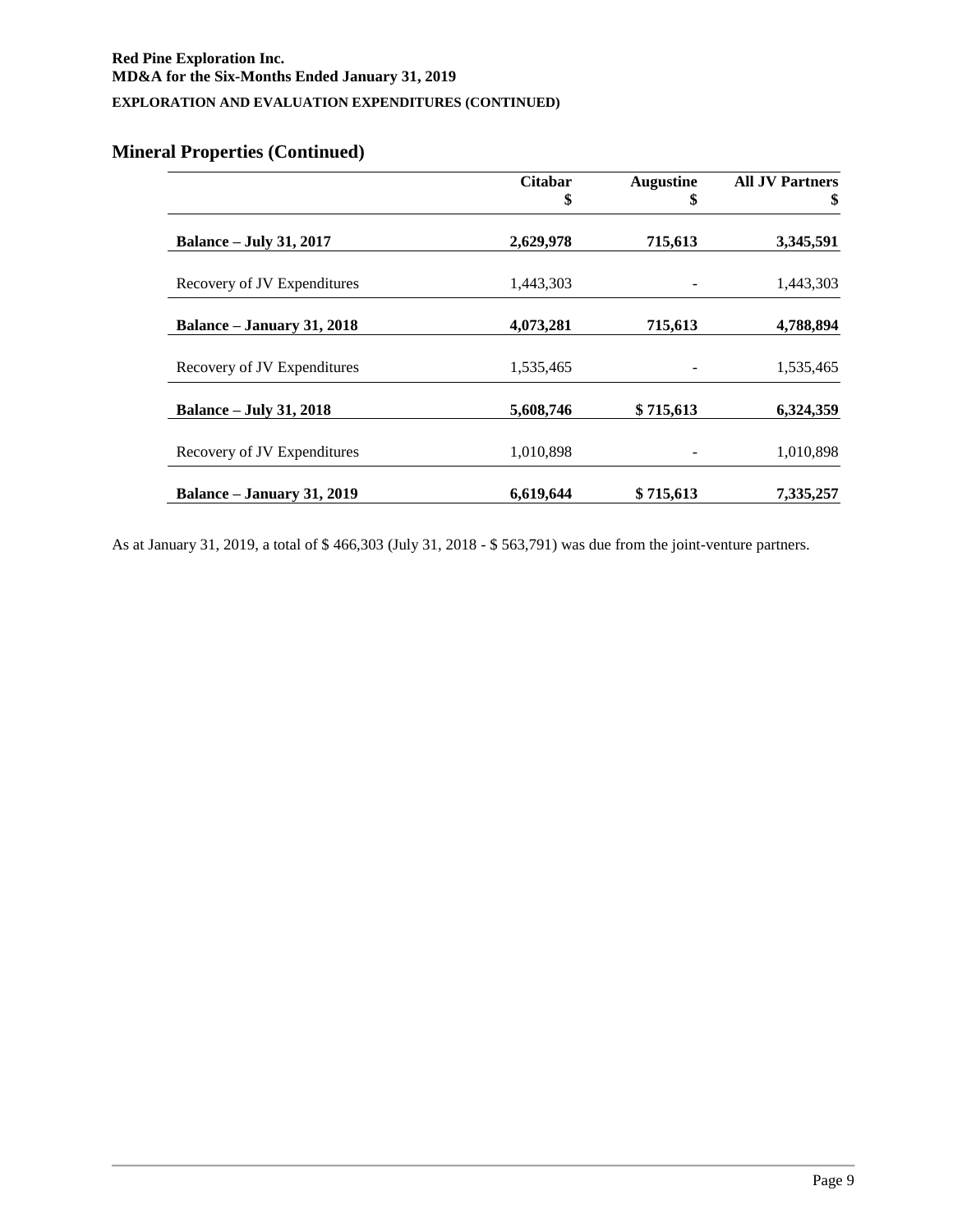# **Wawa Gold Project**

As at January 31, 2019 the Wawa Gold property consisted of 34 unpatented and mining claims and 164 patented and leased mining claims totaling 5,582 contiguous hectares and hosts several past producing mines. The project area is located approximately 2 kilometres east of the Town of Wawa in northern Ontario.

On August 7, 2015, the Company met the conditions to earn its initial 30% interest in the underlying joint venture (the "Wawa Gold JV"), which was owned 30% by Augustine and 40% by Citabar, whereby the Company became the operating manager of the JV. In the fall of 2015, all 34 unpatented mining claims were transferred to a 30/30/40 shared holding to reflect the satisfied earn in agreement. As operating manager:

- a) The Company is entitled to receive project management fees from the JV partners.
- b) The Company shall be reimbursed periodically by the JV partners on a pro rata basis for all exploration expenditures incurred for the benefit of the joint-venture, which are recognized as a reduction of exploration expenditures when invoiced to the JV partners.

On February 3, 2017, the Company completed a plan of arrangement whereby Augustine became a wholly-owned subsidiary resulting in an increase in the ownership to 60% of the Wawa Gold Property.

## **Cayenne Property**

The Cayenne property consisted of 2 unpatented claims (2 claim units) and 1 lease (62.67 ha) in Genoa Township located approximately 110 kilometers southwest of Timmins, Ontario. The Company owns 100% of the property.

## **Algoma-Talisman Property**

The Company has a 100% interest in an MRO patented land package covering approximately 65 square kilometers of fee simple patented mineral rights in Coppell and Newton Townships of the Porcupine Mining Division of Northern Ontario located approximately 110 km southwest of Timmins, Ontario.

## **Mortimer Property**

The Company has a 100% interest in a block of 12 contiguous unpatented mining claims covering approximately 2.3 square kilometers in the Dore Township approximately 110 km southwest of Timmins, Ontario. The previous owners retain NSRs ranging between 0.2% and 2% on certain claims and the Company has the option to purchase a portion of these NSRs for various cash payments as specified in the original purchase agreements.

## **Mount Logano Property**

The Company held a 100% interest in 1 unpatented mining claim (3 claim units) located approximately 11 km east of the Dome mine in Timmins, Ontario. The claim is subject to a 3% NSR for gold and a 2% NSR for other minerals mined in the Mt. Logano Property. The Company has the right at any time to buy back 50% of the NSR (or 1.50% NSR for gold and 1.00% NSR for all other minerals) for the sum of \$3,000,000.

# **Moffatt Property**

The Company has a 100% interest in 4 unpatented mining claims covering 704 hectares located approximately 10 km northwest of Atikokan, Ontario.

## **Net Smelter Royalties**

The Company retains a 1.5% Net Smelter Return ("NSR") on approximately 75 square kilometers of claims 20 km east of Goldcorp's Borden Gold project near Chapleau, Ontario. The underlying property package was sold to Probe Mines Ltd. in November 2012.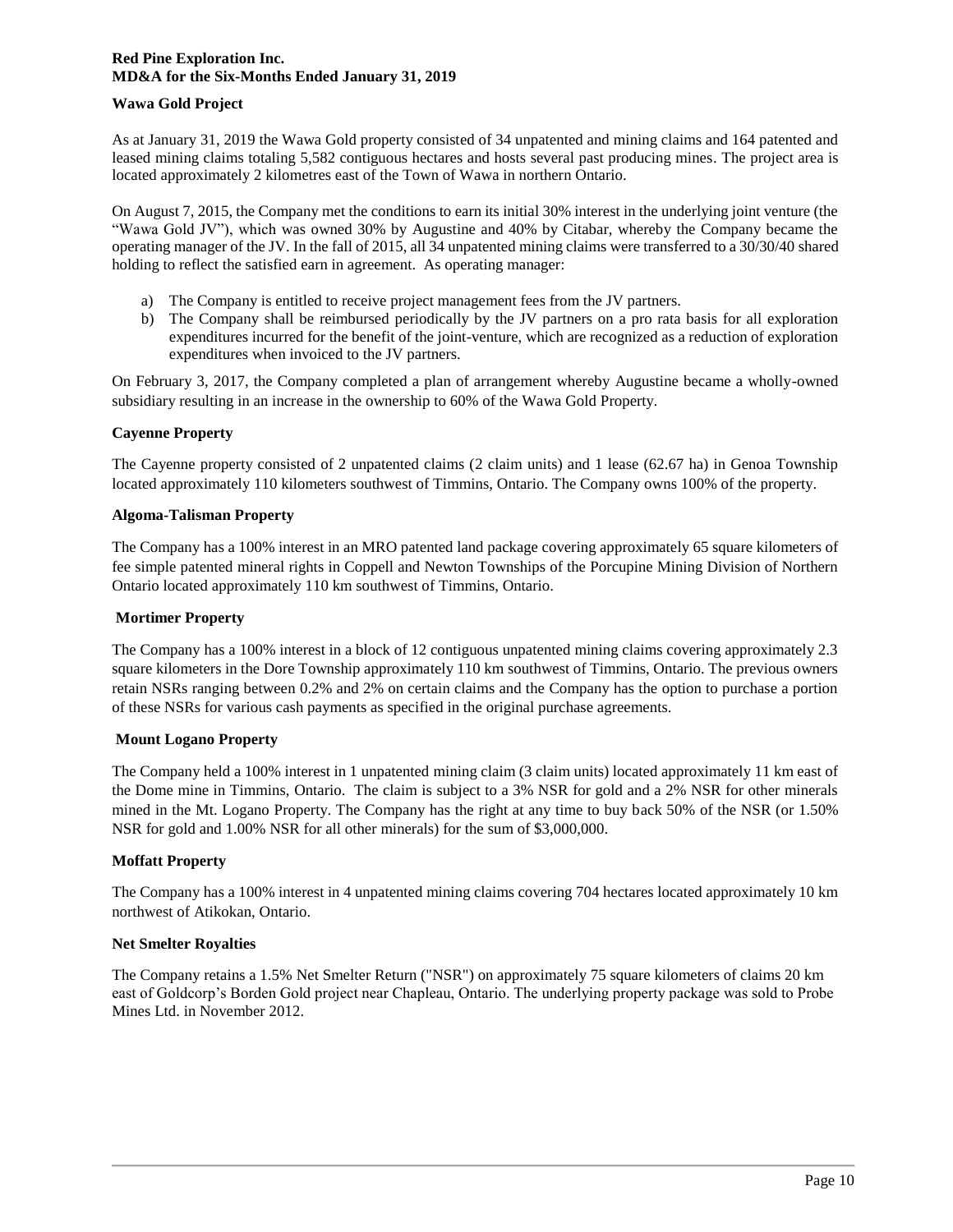## **LEASE AND SUBLEASE COMMITMENTS**

The Company has an office space lease agreement located at 141 Adelaide Street West from August 15, 2014 to August 14, 2019 and signed a sublease agreement with a third-party tenant whereby the Company shall receive sublease payments for the period from March 1, 2015 to August 14, 2019. The sublease payments are recognized as a reduction of General and Administrative expenses on the Statements of Loss and Comprehensive Loss. A security deposit totalling \$17,281 was received from the subtenant and is reported as a long-term liability on the Consolidated Statements of Financial Position. As of January 31, 2019, the Company was committed to annual lease payments for 141 Adelaide Street West of approximately \$223,020 and expects to receive annual sublease payments of \$223,020.

On December 12, 2016, the Company signed an office space lease agreement for office space located at 145 Wellington Street West for seven (7) years from January 1, 2017 to December 31, 2023. On September 15, 2016, a security deposit totaling \$41,579 was remitted to the landlord, which is reported as a long-term asset on the Consolidated Statements of Financial Position. As of January 31, 2019, the Company was committed to annual lease payments for 145 Wellington Street West of approximately \$104,544.

Future minimum payments under the Company's leases, excluding the receipt of any sublease payments, are as follows:

| <b>Minimum Lease Payments</b>                | January 31,<br>2019          | <b>July 31,</b><br>2018 |
|----------------------------------------------|------------------------------|-------------------------|
| No later than 1 year                         | 225,347                      | 327.564                 |
| Later than 1 year, but no later than 5 years | 409,464                      | 427,469                 |
| Later than 5 years                           | $\qquad \qquad \blacksquare$ | 43,560                  |
| <b>Total</b>                                 | 634,811                      | 798,593                 |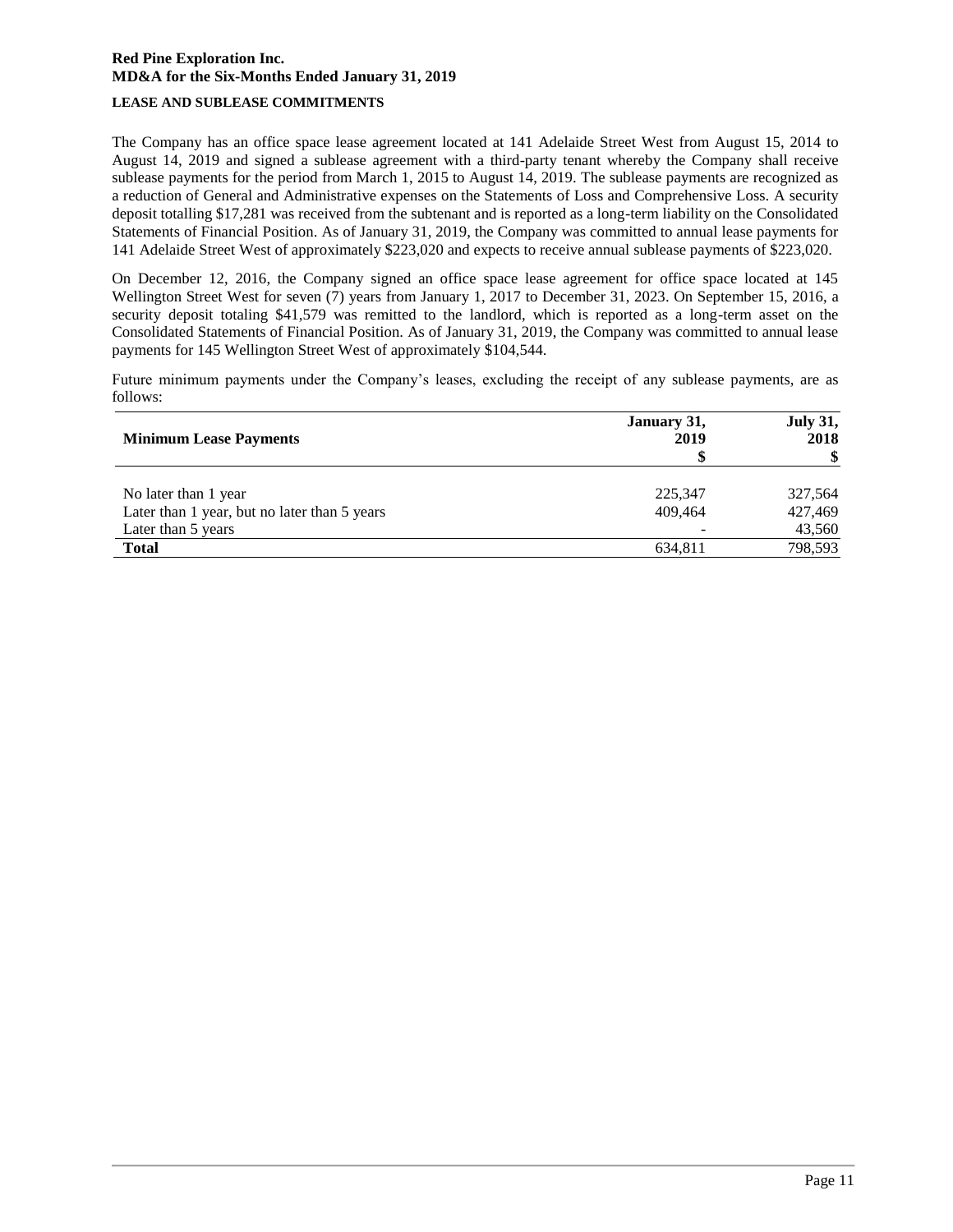# **FLOW-THROUGH EXPENDITURE COMMITMENTS**

The Company completed flow-through ("F/T") share financings that involve a commitment to incur Canadian exploration expenditures ("CEEs") prior to the end of specific calendar years and to renounce the CEE tax deductions to the subscribers. Flow-through shares and exploration expenditures qualifying as CEEs are defined in the Income Tax Act of Canada.

| <b>Financing Series</b>                               | 2016 F/T             | 2017 F/T        | 2017 F/T             | 2018 F/T      |
|-------------------------------------------------------|----------------------|-----------------|----------------------|---------------|
|                                                       | <b>Series</b>        | <b>Series A</b> | <b>Series B</b>      | <b>Series</b> |
| <b>Financing Date</b>                                 | June 3.              | ,24, February   | December 29.         | December 7,   |
|                                                       | 2016                 | 2017            | 2017                 | 12, 28 2018   |
| <b>Commitment Deadline</b>                            | December 31.         | December 31.    | December 31.         | December 31,  |
|                                                       | 2017                 | 2018            | 2018                 | 2019          |
| <b>Commitment Amount</b>                              | \$1,098,000          | \$4,000,101     | \$567,500            | 1,822,500     |
| Less: Expenditures Incurred in 2016                   | (98,000)             |                 |                      |               |
| Less: Expenditures Incurred in 2017                   | (1,000,000)          | (1,783,384)     | -                    |               |
| Less: Expenditures Incurred in 2018                   |                      | (2,216,717)     | (567,500)            | (442,052)     |
| Less: Expenditures Incurred in 2019                   |                      |                 |                      | (183, 022)    |
| <b>Estimated F/T Expenditures</b><br><b>Remaining</b> | \$<br>$\blacksquare$ | $\mathbf s$ .   | \$<br>$\blacksquare$ | 1,197,426     |

The following tables sets out the flow-through expenditure commitments as of January 31, 2019:

The following tables sets out the flow-through expenditure commitments as of January 31, 2019 that were assumed by the Company upon the acquisition of Augustine Ventures Inc.:

| <b>Financing Series</b>                     | 2016 F/T<br><b>Series</b> |
|---------------------------------------------|---------------------------|
| <b>Financing Date</b>                       | December 12, 2016         |
| <b>Commitment Deadline</b>                  | December 31, 2017         |
| <b>Commitment Amount</b>                    | \$500,000                 |
| Less: Expenditures Incurred in 2016         |                           |
| Less: Expenditures Incurred in 2017         | (500,000)                 |
| <b>Estimated F/T Expenditures Remaining</b> | \$                        |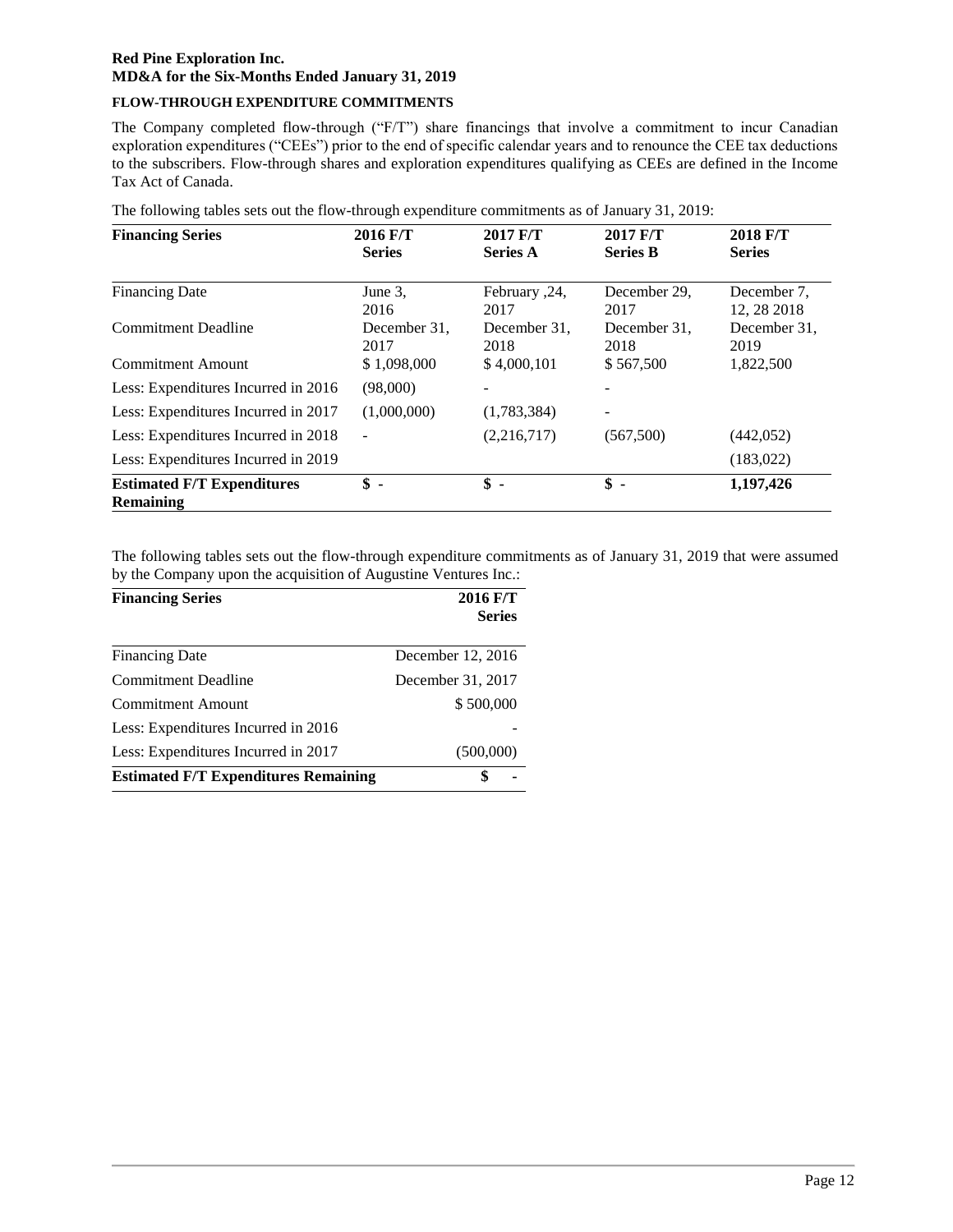## **RELATED PARTY TRANSACTIONS AND BALANCE**

Related parties as defined by IAS 24 *Related Party Disclosures* include the members of the Board of Directors, key management personnel and any companies controlled by these individuals. Key management personnel include those persons having authority and responsibility for planning, directing and controlling activities of the Company.

Key management personnel for the Company consists of the CEO, CFO, VP Exploration and Executive Director of Mining.

| <b>Six-Month Ended January 31</b>                |         |  |                    |
|--------------------------------------------------|---------|--|--------------------|
|                                                  | 2019    |  | 2018               |
|                                                  | S       |  |                    |
| Short-term benefits $^{(1)}$                     |         |  | 163,375 \$ 173,250 |
| Share-based payments <sup><math>(2)</math></sup> | 112,069 |  |                    |
| Total                                            | 275,444 |  | 173,250            |

(1) Includes salary and professional fees.

(2) Represents the expense of stock options vested during the period

As of January 31, 2019, the following related party balances were outstanding:

Included in Amounts Receivable is an amount of \$ 480,209 (July 31, 2018: \$200,994) related to exploration, rent and general & administrative charges from a company under common management. The Company is the manager of and owns a 60% interest in a joint-venture partnership (see Note 5). The joint-venture partner owed the following net balances to the Company, which has been included in amounts receivable from joint-venture partners: Citabar: \$466,303 (July 31, 2018: \$563,791)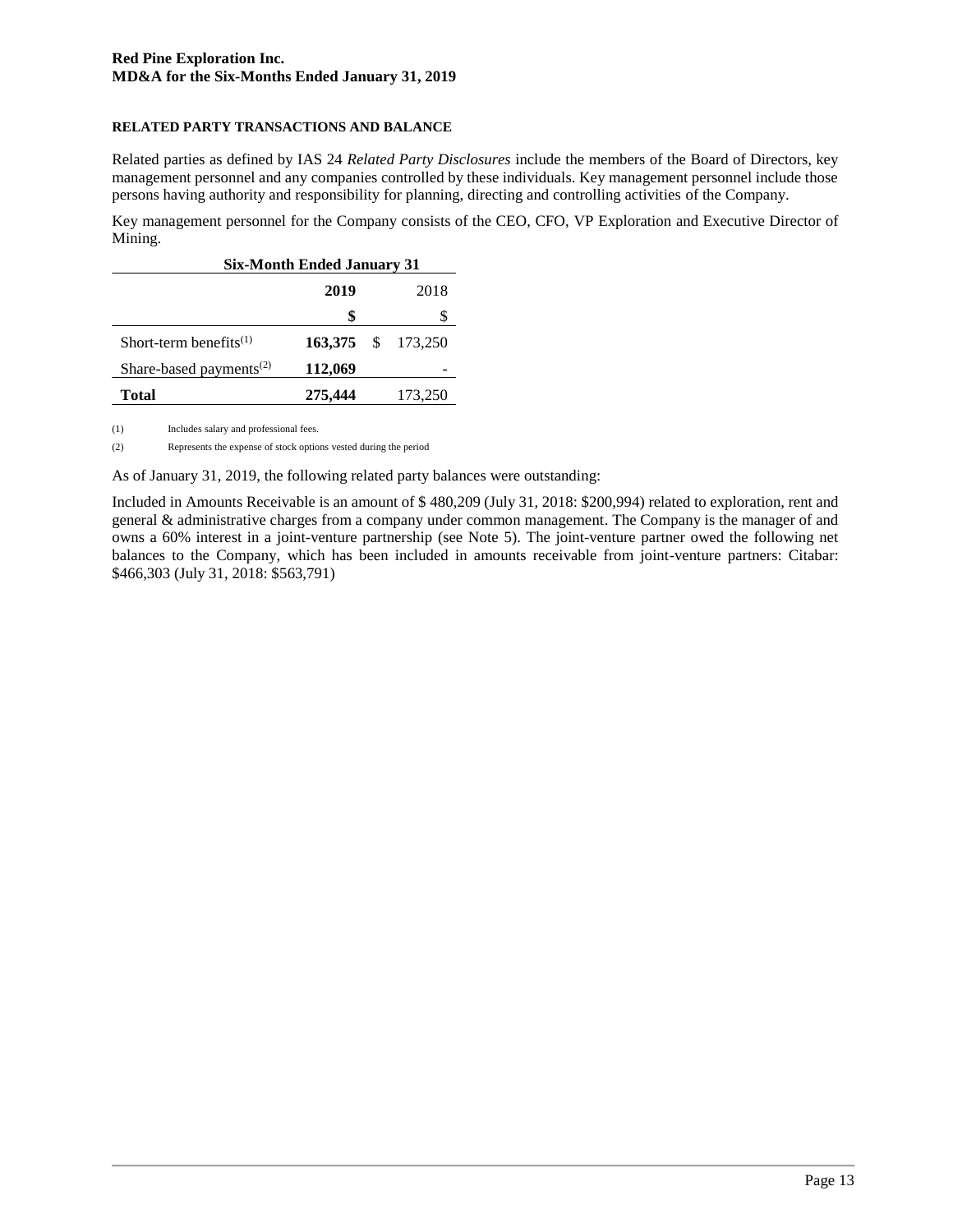# **SHARE CAPITAL**

The Company's share capital and equity instruments outstanding comprised the following:

|                                               | <b>January 31, 2019</b> | July 31, 2018 |
|-----------------------------------------------|-------------------------|---------------|
| <b>Issued:</b> Fully paid common shares       | 368, 123, 655           | 294, 209, 655 |
| <b>Issued:</b> Common share purchase warrants | 113,542,708             | 106,062,136   |
| <b>Issued:</b> Stock options                  | 13,238,000              | 10,340,000    |

As at the date of this MD&A, the fully paid common shares outstanding of the company was 368,230,322.

## **STOCK OPTIONS**

As at January 31, 2018, the Company had 13,238,000 stock options outstanding at a weighted average exercise price of \$0.12. As at the date of this MD&A, the Company had 13,238,000 stock options issued and outstanding. compensation options granted of 1,435,000 in a private placement done in December 2018. The compensation options have an estimated fair value of \$26,863.47 using the Black-Scholes model for pricing options under the following assumptions: risk free interest rate 2.21%, dividend yield 0%, expected stock volatility of 97%, and an expected life of 2 years. During the six months ended Janary 31, 2019, 2,650,000 stock options were granted to directors, officers and consultants (October 31, 201: \$nil) with an estimated fair value of \$156,306 using the Black-Scholes model for pricing options under the following assumptions: risk free interest rate 2.25% %, dividend yield 0%, expected stock volatility of 211.72% %, and an expected life of 5 years. The stock options vested immediately. In connection with the private placement done during December 2018, the Company issued 1,288,000 non-transferrable compensation options ("Compensation Options"), with each Compensation Option being exercisable into one Common Share of the Company at a price of \$0.05 for a period of 24 months from the date of closing of the Offering. The Compensation Options have an estimated fair value of \$ 23,493 using the Black-Scholes model for pricing options under the following assumptions: risk free interest rate 2.21% %, dividend yield 0%, expected stock volatility of 97%, and an expected life of 2 years. A total of 1,040,000 options expired during the six-month period (2018: \$nil

## **WARRANTS**

As at January 31, 2019, the Company had 113,542,708 common share purchase warrants outstanding at a weighted average exercise price of \$0.12. As at the date of this MD&A, the Company had 95,532,412 common share purchase warrants outstanding, 18,010,297 share purchase warrants expired with a fair market value of \$2,200,808 and 106,667 purchase warrants were exercised for gross proceeds of \$7,019 and a fair market value of 13,386. During the six-months ended January 31, 2019, 11,125,428 share purchase warrants expired with a fair market value of \$943,708 and 84,000 share purchase warrants were exercised for gross proceeds of \$4,200 and a fair market value of 4,166. As part of the December 2018 private placement a total of 18,690,000 common share purchase warrant were issued with an estimated fair value of \$496,392 using the Black-Scholes model for pricing options under the following assumptions: risk free interest rate 2.21% %, dividend yield 0%, expected stock volatility of 97%, and an expected life of 2 years. During the six-month ended January 31, 2018, 7,040,000 share purchase warrants expired with a fair market value of \$769,880 and 2,388,105 purchase warrants were for gross proceeds of \$ 226,255 and a fair market value of 135,193. In connection with the December 2017 private placement the Company issued A total of 12,360,000 common share purchase warrant were issued at an exercise price of \$0.15 with an estimated fair value of \$ 891,176 using the Black-Scholes model for pricing options under the following assumptions: risk free interest rate 1.71% %, dividend yield 0%, expected stock volatility of 137%, and an expected life of 3 years. As part of a commission for the financing, the Company issued 1,014,000 non-transferable compensation warrants at an exercise price of \$0.105 and an estimated fair value of \$ \$77,020 using the Black-Scholes model for pricing options under the following assumptions: risk free interest rate 1.71% %, dividend yield 0%, expected stock volatility of 137%, and an expected life of 3 years.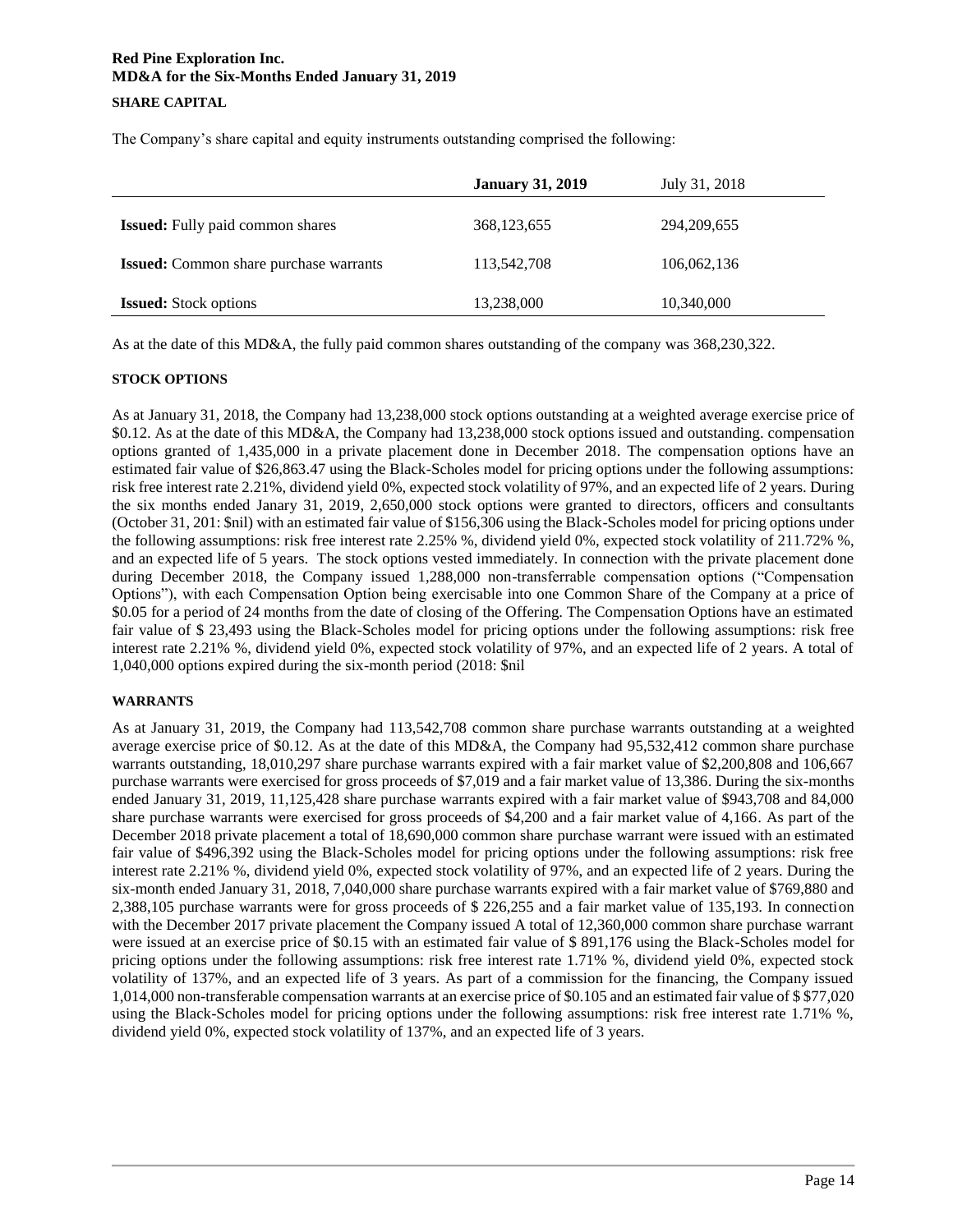### **LIQUIDITY AND CAPITAL MANAGEMENT**

|                                                   | <b>January 31, 2019</b> | <b>July 31, 2018</b> |
|---------------------------------------------------|-------------------------|----------------------|
| <b>Current Assets:</b>                            |                         |                      |
| Cash and Cash Equivalents                         | \$3,057,280             | \$1,943,300          |
| Marketable Securities                             | 2,500                   | 2,500                |
| Amounts Receivable                                | 774,153                 | 295,115              |
| Amounts Receivable from Joint Venture Partners    | 466,303                 | 563,791              |
| Prepaid Expenses                                  | 77,925                  | 64,398               |
| <b>Total Current Assets</b>                       | 4,378,161               | 2,869,104            |
| <b>Current Liabilities:</b>                       |                         |                      |
| Accounts Payable and Accrued Liabilities (note 5) | \$820,531               | \$375,198            |
| Deferred Flow-Through Premium (note 6)            | 182,587                 | 130,031              |
| Flow-Through Provision (note 7)                   | 110,876                 | 110,876              |
| Lease Inducements (note 8)                        | 7,961                   | 15,922               |
| <b>Total Current Liabilities</b>                  | 1,121,955               | 632,027              |
| <b>Working Capital</b>                            | \$3,256,206             | \$2,237,077          |

As at January 31, 2019, the Company had a working capital surplus of \$3,256,206 (July 31, 2018: \$2,237,077).

There were no changes in the Company's approach to capital management during the six-month period ended January 31, 2019.

In managing liquidity, the Company's primary objective is to ensure the entity can continue as a going concern while raising additional funding to meet its obligations as they come due. The Company's operations to date have been funded by issuing equity. The Company expects to improve the working capital position by securing additional financing.

The Company's investment policy is to invest excess cash in very low risk financial instruments such as term deposits or by holding funds in high yield savings accounts with major Canadian banks. Financial instruments are exposed to certain financial risks, which may include currency risk, credit risk, liquidity risk and interest rate risk.

The Company's mineral property interests are all in the exploration stage, as such the Company is dependent on external financing to fund its exploration activities and administrative costs. Management continues to assess the merits of mineral properties on an ongoing basis and may seek to acquire new properties or to increase ownership interests if it believes there is sufficient geologic and economic potential.

Management mitigates the risk and uncertainty associated with raising additional capital in current economic conditions through cost control measures that minimizes discretionary disbursements and reduces exploration expenditures that are deemed of limited strategic value.

The Company manages the capital structure (consisting of shareholders' deficiency) on an ongoing basis and adjusts in response to changes in economic conditions and risks characteristics of its underlying assets. Adjustments to the Company's capital structure may involve the issuance of new shares, assumption of new debt, acquisition or disposition of assets, or adjustments to the amounts held in cash, cash equivalents and short-term investments.

The Company is not subject to any externally imposed capital requirements other than flow-through spending commitments.

## **FINANCIAL INSTRUMENT RISK FACTORS**

The following disclosures are to enable users of the consolidated financial statements to evaluate the nature and extent of risks arising from financial instruments at the end of the reporting year:

## *a) Credit risk*

The Company's credit risk is the risk of counterparty default on cash and cash equivalents held on deposit with financial institutions. The Company manages this risk by ensuring that deposits are only held with large Canadian banks and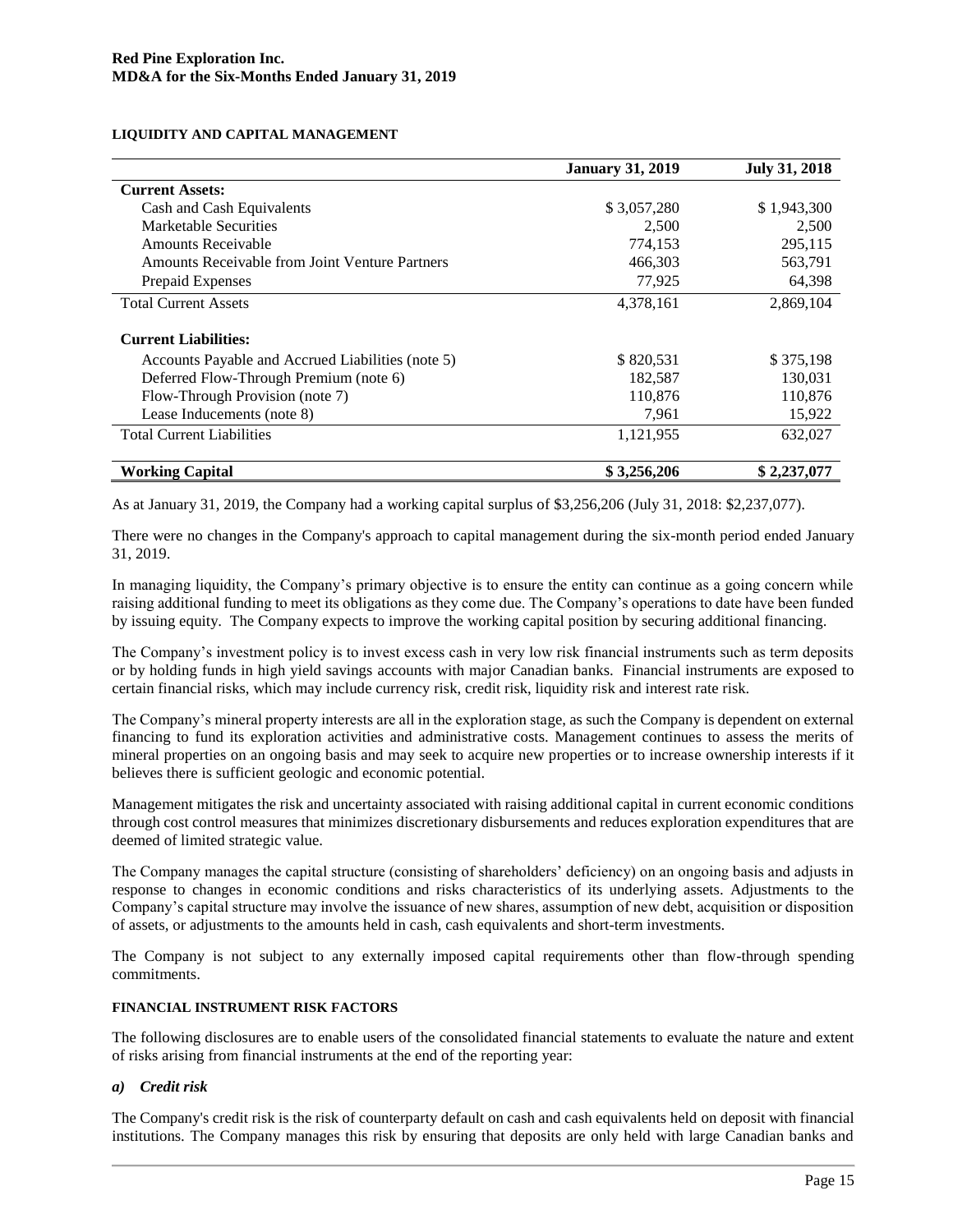financial institutions. The Company's accounts receivable are sales tax receivables with negligible counterparty default risk.

The amounts due from joint venture partners are subject to counterparty default risk, and total \$466,303 as at January 31, 2018 (July 31, 2018 – \$563,791).

The Company's liquidity risk is the risk that the Company has insufficient funds to settle its contractual financial liabilities. The Company manages this risk through a budgeting process that ensures sufficient funds are available as contractual cash flows become due.

As at January 31, 2019, the Company had a cash and cash equivalents balance of \$1,603,058 (July 31, 2018: \$1,943,300) to settle current liabilities of \$903,791 (July 31, 2018: \$632,027). As a result, the Company is currently not exposed to liquidity risk.

While the Company has been successful in obtaining required funding in the past, there is no assurance that future financings will be available.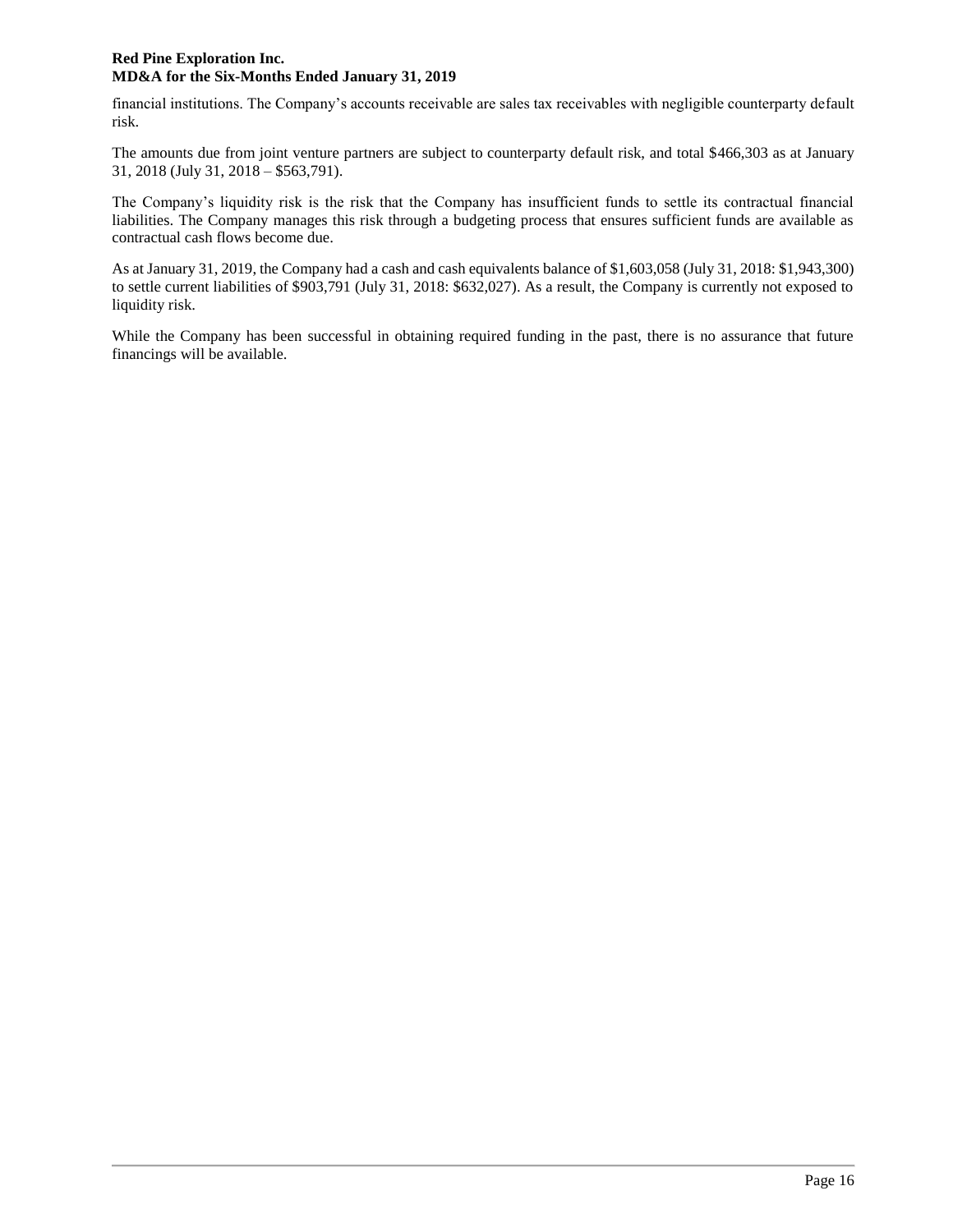## **FINANCIAL INSTRUMENT RISK FACTORS (CONTINUED)**

## *b) Market risks*

The Company's market risk arises from changes in interest rates and commodity prices that could have an impact on profit and loss. This includes:

- Interest rate risk is the sensitivity of the fair value or of the future cash flows of a financial instrument to changes in interest rates. The Company does not have any financial assets or liabilities that were subject to variable interest rates.
- Commodity price risks, particularly with respect to gold, is the sensitivity of the fair value of, or of the future cash flows, from mineral assets. The Company manages this risk by continually monitoring base and precious metal prices and commodity price trends to determine the appropriate timing for funding the exploration or development of its mineral assets, or for the acquisition or disposition of mineral assets. The Company does not have any mineral assets at the development or production stage carried at historical cost. The Company has expensed the acquisition and exploration costs of its exploration stage mineral assets.
- Marketable securities risk, is the sensitivity of the fair value of marketable securities to supply and demand for marketable securities. The Company manages this risk by continually monitoring the market pricing and trends of its portfolio of securities to determine the appropriate timing to complete any acquisitions or dispositions. The Company has determined the marketable securities risk at year-end is minimal.
- Currency risk, is the sensitivity of the fair value or of the future cash flows of financial instruments to changes in foreign exchange rates. The Company does not have any financial assets or liabilities that were subject to variable foreign exchange rates and as such the Company is not subject to currency risk.

### **RISKS AND UNCERTAINTIES**

The operations of the Company are speculative due to the high-risk nature of its business, which is the acquisition, financing, exploration and development of mining properties. Additional risks not currently known to the Company, or that the Company currently deems immaterial, may also impair the Company's operations. If any of the following risks actually occur, the Company's business, financial condition and operating results could be adversely affected.

#### *Management*

The success of the operations and activities of the Company is dependent to a significant extent on the efforts and abilities of its management, outside contractors, experts and other advisors. Investors must be willing to rely to a significant degree on management's discretion and judgement, as well as the expertise and competence of the outside contractors, experts and other advisors. The Company does not have a formal program in place for succession of management and training of management. The loss of one or more of the key employees or contractors, if not replaced on a timely basis, could adversely affect the Company operations and financial performance.

#### *Credit risk*

The Company deposits cash with financial institutions it believes to be creditworthy. In some circumstances, cash balances at these financial institutions may exceed the federally guaranteed amount. The Company's current credit risk is primarily attributable to cash and accounts recoverable. Cash is held with a reputable, Tier A Canadian chartered bank and as such, management believes the risk of loss to be minimal. Accounts receivable is due from the federal government of Canada. Management believes that the credit risk with respect to financial instruments included in HST recoverable is minimal and remote.

#### *Liquidity risk*

The Company's ability to remain liquid over the long term depends on its ability to obtain financing necessary to complete exploration and development of its mineral properties and their future profitable production or, alternatively, upon the Corporation's ability to dispose of its interest on an advantageous basis.

#### *Currency risk*

The Company has no foreign currency denominated assets or liabilities. Major purchases are transacted in Canadian dollars and therefore the Company has no material foreign currency exposure.

#### *Interest rate risk*

The Company's cash balance is subject to changes in interest rates. Interest rate risk is minimal.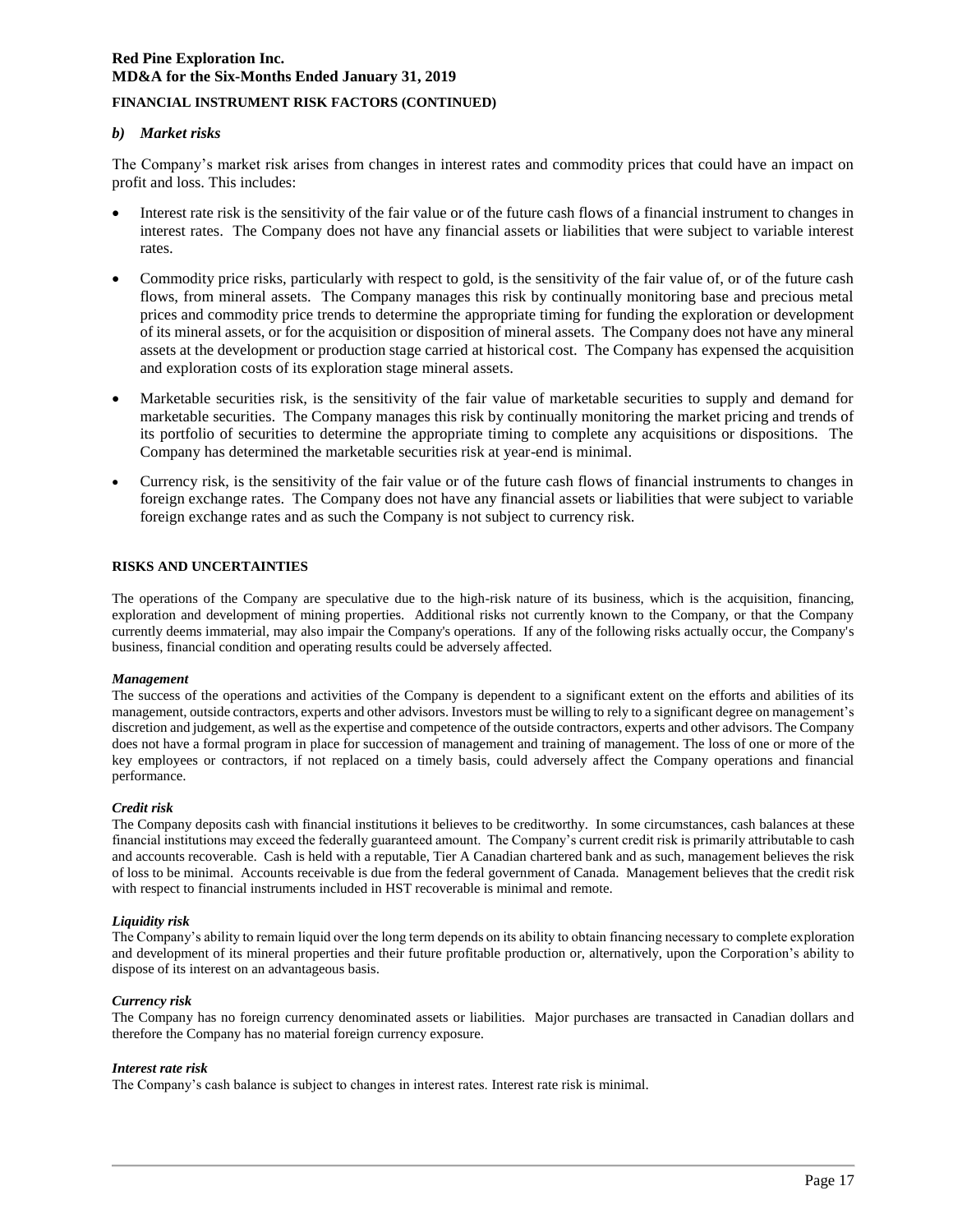### *RISKS AND UNCERTAINTIES (CONTINUED)*

#### *Tax risk*

The Company has commitments to incur Canadian Exploration Expenditures. Any shortfall could result in tax penalties assessed by the Canada Revenue Agency.

#### *Equity price risk*

Market risk arises from the possibility that changes in market prices will affect the value of financial instruments of the Company. Except for marketable securities, the Company's other financial instruments (cash, accounts receivable, accounts payable and accrued liabilities and due to related party) are not subject to price risk.

#### *Commodity price risk*

The Company is exposed to price risk with respect to gold and other commodity prices, such prices impacting the future economic feasibility of its exploration properties. The Company closely monitors gold and other commodity prices to determine the appropriate course of action to be taken by the Company.

#### *Additional capital*

The exploration activities of the Company may require substantial additional financing. Failure to obtain sufficient financing may result in delaying or indefinite postponement of exploration and development of any of the Company's properties. There can be no assurance that additional capital or other types of financing will be available if needed or that, if available, the terms of such financings will be favourable to the Company. In addition, low commodity prices may affect the Company's ability to obtain financing.

#### *Environmental and permitting*

The Company's current or future operations, including development activities, are subject to environmental regulations, which may make operations not economically viable or prohibit them altogether. All aspects of the Company's operations are subject to environmental regulation in the various jurisdictions in which it operates. These regulations, among other things, mandate the maintenance of air and water quality standards, land reclamation, transportation, storage and disposal of hazardous waste. Environmental legislation is evolving in a manner which will require stricter standards and enforcement, increased fines and penalties for non-compliance, more stringent environmental assessments of proposed projects and a heightened degree of responsibility for companies and their officers, directors, and employees. There is no assurance that future changes in environmental regulation, if any, will not adversely affect the Company's operations.

#### *Acquisition*

The Company uses its best judgment to acquire mining properties for exploration and development. In pursuit of such opportunities, the Company may fail to select appropriate acquisition candidates or negotiate acceptable agreements, including arrangements to finance the acquisitions and development, or integrate such opportunity and their personnel with the Company. The Company cannot assure that it can complete any acquisition that it pursues or is currently pursuing, on favourable terms, or that any acquisition completed will ultimately benefit the Company.

#### *Competition*

The mining industry is intensely competitive in all its phases, and the Company competes with many companies possessing greater financial resources and technical facilities than the Company. Competition in the mining business could adversely affect the Company's ability to acquire suitable producing properties or prospectus for mineral exploration in the future.

#### *Political risk*

All the Company's mineral properties are located in Canada. Accordingly, the Company is subject to risks normally associated with exploration for and development of mineral properties in Canada, which the Company believes to be low.

#### *Business risk*

There are numerous business risks involved in the mineral exploration industry. The Company may not own 100% of a mineral concession or joint venture. Similarly, any non-compliance with or non-satisfaction of the terms of the Option by the Company could affect its ability to exercise the Option and earn its interest in the mining concessions and assets relating to properties.

#### *Surface Rights*

Mining concessions may not include surface rights and there can be no assurance that the Company will be successful in negotiating long term surface rights access agreements in respect of the properties. Failure to obtain surface rights could have an adverse impact on the Company's future operations.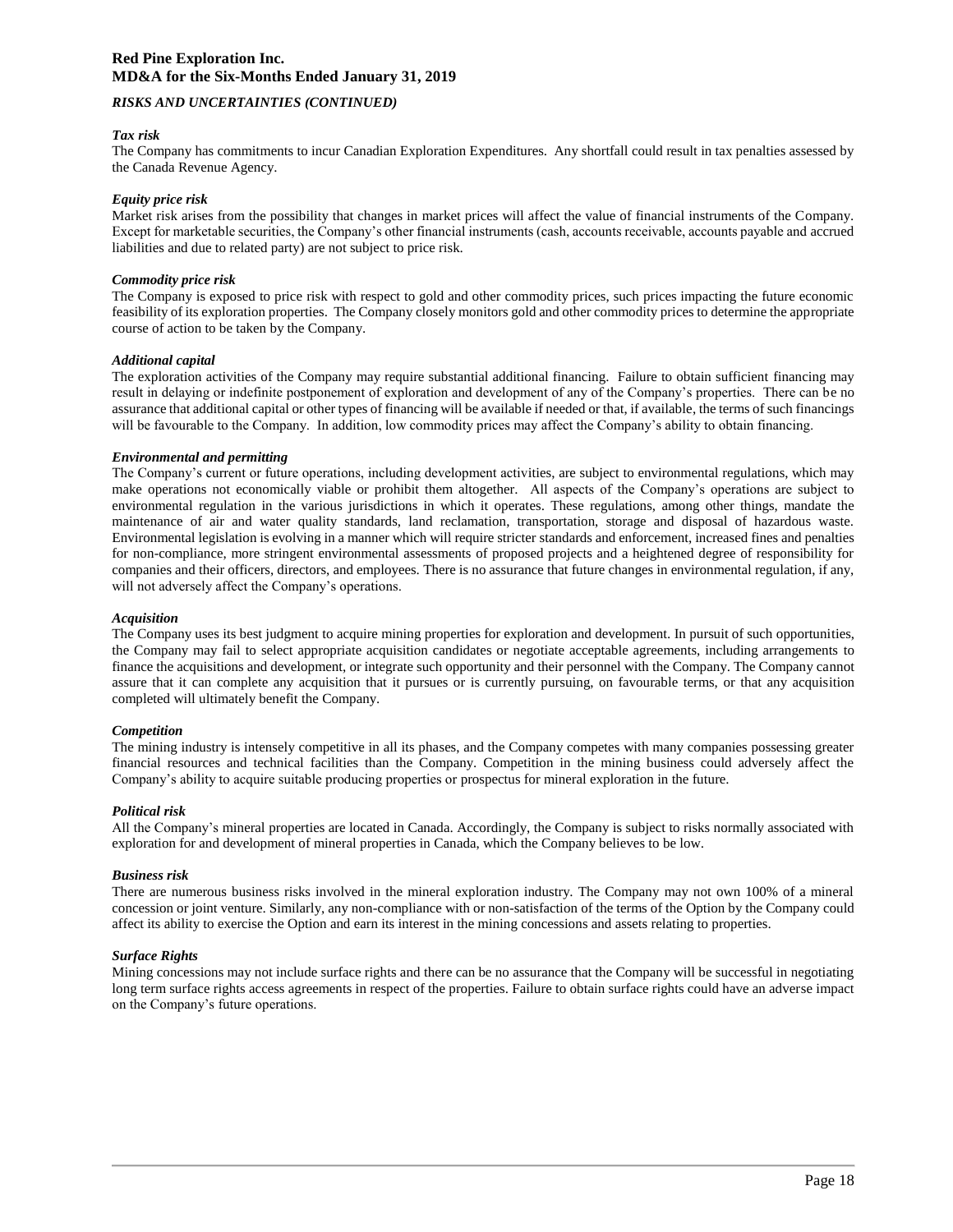#### **GOING CONCERN**

Red Pine Exploration Inc. (the "Company" or "Red Pine") was founded in 1936 under the laws of Ontario, Canada for the acquisition, exploration, and development of mining properties. The Company's head office and primary location of its registered records is 145 Wellington Street West, Suite 1001, Toronto, Ontario, M5J 1H8. The Company is currently in the exploration stage and has not commenced any commercial operations.

The accompanying Consolidated Financial Statements have been prepared on the basis of a going concern, which contemplates the realization of assets and liquidation of liabilities in the normal course of business.

As at January 31, 201, the Company had a working capital surplus of \$3,256,206 (July 31, 2018: \$2,237,077) and an accumulated deficit of \$62,826,868 (July 31, 2018: \$60,312,074).

In assessing whether the going concern assumption is appropriate, management considers all available information about the future, which is at least, but not limited to, twelve months from the end of the reporting period. The Company's ability to continue operations and fund its mining interest expenditures is dependent on management's ability to secure additional financing. Management is actively pursuing such additional sources of financing, and while it has been successful in doing so in the past, there can be no assurance it will be able to do so in the future. The Company is currently in the exploration stage and has not commenced commercial operations. These conditions cast significant doubt about the Company's ability to continue as a going concern.

The accompanying Consolidated Financial Statements do not give effect to adjustments that would be necessary should the Company be unable to continue as a going concern and therefore need to realize its assets and liquidate its liabilities and commitments in other than the normal course of business and at amounts different from those in the accompanying Consolidated Financial Statements.

#### **CRITICAL ACCOUNTING POLICIES AND ESTIMATES**

#### *(a) Statement of compliance*

In accordance and comply with International Accounting Standard 34 Interim Financial Reporting ("IAS 34") using accounting principles consistent with International Financial Reporting Standards ("IFRS") as issued by the International Accounting Standards Board ("IASB") and interpretations issued by the IFRS Interpretations Committee ("IFRIC"). The accounting policies adopted are consistent with those of the previous financial year and the corresponding interim reporting period. Furthermore, the information on accounting standards effective in future periods and not yet adopted remains unchanged from that disclosed in the annual financial statements.

The consolidated financial statements were approved by the Board of Directors on November 23, 2018.

#### *(b) Basis of presentation*

These condensed interim consolidated financial statements do not include all of the information required for full annual financial statements and should be read in conjunction with the financial statements for the year ended July 31, 2018.

These condensed interim consolidated financial statements have been prepared on a historical cost basis except for certain financial instruments that have been measured at fair value. In addition, these financial statements have been prepared using the accrual basis of accounting, except for cash flow information.

#### *(c) Basis of consolidation*

These consolidated financial statements include the accounts of the Company and its wholly-owned subsidiary Augustine Ventures Inc. All intercompany balances and transactions have been eliminated.

#### *(d) Significant accounting judgements and estimates*

The preparation of these consolidated financial statements requires management to make estimates and assumptions that affect the reported amounts of assets and liabilities at the date of the financial statements and reported amounts of expenses during the reporting period.

Actual outcomes could differ from these estimates. The consolidated financial statements include estimates which, by their nature, are uncertain. The impacts of such estimates are pervasive throughout the consolidated financial statements and may require accounting adjustments based on future occurrences. Revisions to accounting estimates are recognized in the period in which the estimate is revised and also in future periods when the revision affects both current and future periods. Significant accounting judgments, estimates and underlying assumptions are reviewed on an ongoing basis.

Significant assumptions about the future and other sources of estimation uncertainty that management has made at the end of the reporting period, that could have an effect on the amounts recognized in the consolidated financial statements relate to the following:

#### *Going concern*

The preparation of the condensed interim consolidated financial statements requires management to make judgments regarding the going concern of the Company.

#### *Share-based compensation*